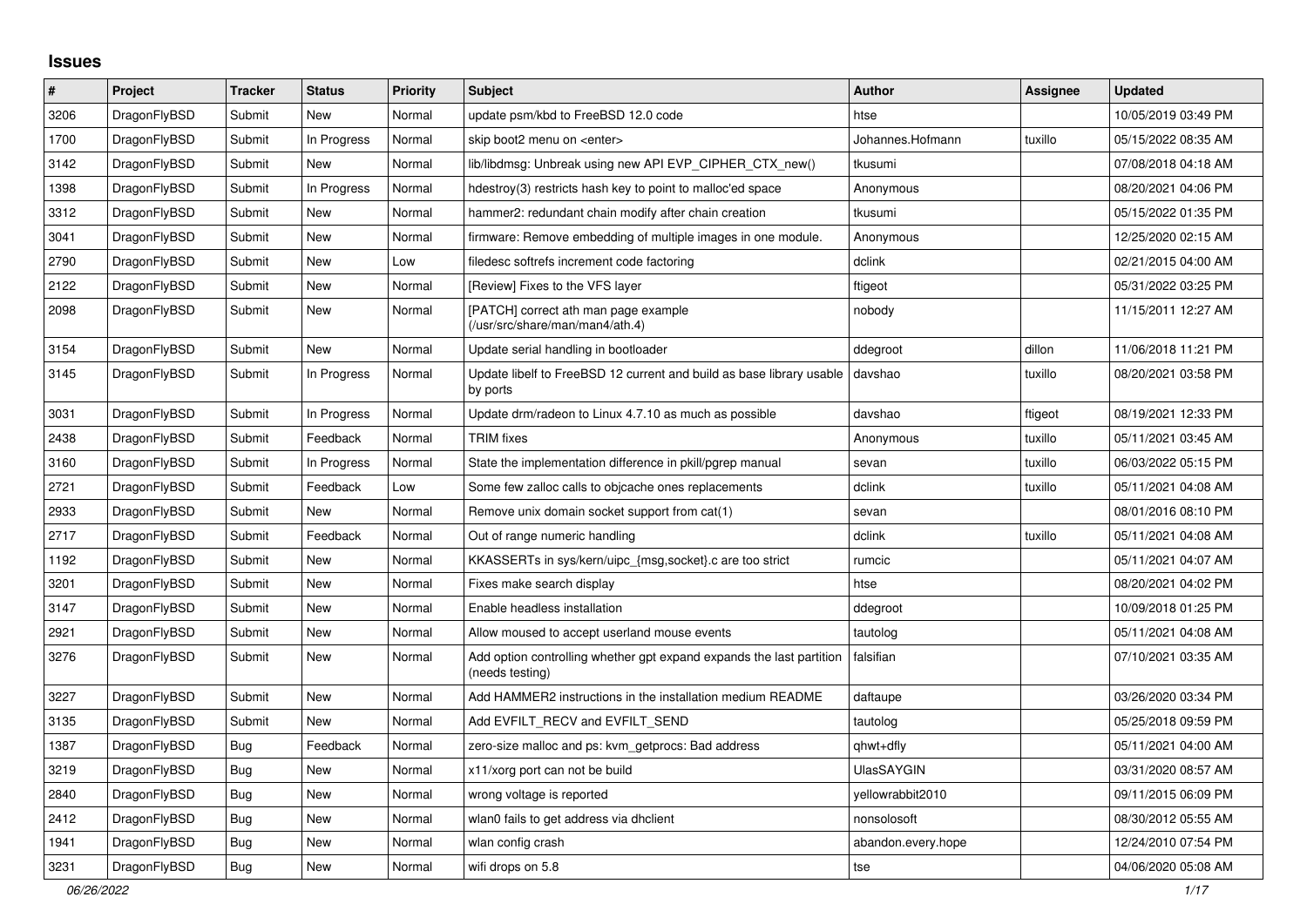| $\vert$ # | Project      | <b>Tracker</b> | <b>Status</b> | <b>Priority</b> | <b>Subject</b>                                                                                         | <b>Author</b>    | Assignee  | <b>Updated</b>      |
|-----------|--------------|----------------|---------------|-----------------|--------------------------------------------------------------------------------------------------------|------------------|-----------|---------------------|
| 243       | DragonFlyBSD | Bug            | Feedback      | Normal          | weird behavior in the shell                                                                            | swildner         |           | 05/31/2022 02:51 PM |
| 1921      | DragonFlyBSD | Bug            | In Progress   | Normal          | we miss mlockall                                                                                       | alexh            | tuxillo   | 06/18/2022 04:08 AM |
| 3089      | DragonFlyBSD | Bug            | In Progress   | Normal          | vtnet(4) - disable TCP checksum offload by default                                                     | jlane            | vadaszi   | 05/11/2021 04:14 AM |
| 1850      | DragonFlyBSD | Bug            | New           | Normal          | volume-add on hammer root fs panic                                                                     | Johannes.Hofmann |           | 04/18/2019 04:27 AM |
| 2797      | DragonFlyBSD | Bug            | In Progress   | Low             | vkernels with & without machdep.pmap_mmu_optimize                                                      | yellowrabbit2010 |           | 11/27/2021 08:06 AM |
| 2154      | DragonFlyBSD | <b>Bug</b>     | New           | Normal          | vkernel copyout() doesn't return EFAULT on error                                                       | vsrinivas        |           | 10/20/2011 03:53 AM |
| 1429      | DragonFlyBSD | Bug            | Feedback      | Normal          | vkernel bug - "mfree: m->m_nextpkt != NULL"                                                            | dillon           |           | 05/11/2021 04:00 AM |
| 2577      | DragonFlyBSD | Bug            | New           | Normal          | virtio-blk iops performance is cpu limited on high end devices                                         | gjs278           | vsrinivas | 08/01/2013 02:28 PM |
| 2493      | DragonFlyBSD | Bug            | New           | Normal          | vidcontrol: invalid video mode name                                                                    | Svarov           |           | 01/24/2013 09:55 AM |
| 2224      | DragonFlyBSD | Bug            | New           | Normal          | v2.13.0.291.gaa7ec - Panic on fq while installing world                                                | tuxillo          |           | 11/18/2011 01:40 AM |
| 3132      | DragonFlyBSD | Bug            | New           | Low             | unifdef mined                                                                                          | bcallah          |           | 04/26/2018 08:34 PM |
| 3282      | DragonFlyBSD | Bug            | New           | Normal          | unexpected errno value from fopen()                                                                    | bhaible          |           | 07/10/2021 03:34 AM |
| 2708      | DragonFlyBSD | Bug            | New           | Normal          | unable to send TCP nor UDP on age(4) interface                                                         | dermiste         |           | 05/11/2021 03:54 AM |
| 3239      | DragonFlyBSD | Bug            | New           | Normal          | unable to SIGKILL glitched emacs                                                                       | piecuch          |           | 05/26/2020 03:30 AM |
| 742       | DragonFlyBSD | Bug            | In Progress   | Normal          | umount problems with multiple mounts                                                                   | corecode         | tuxillo   | 06/25/2022 04:02 AM |
| 3184      | DragonFlyBSD | <b>Bug</b>     | New           | Normal          | tsleep(9) return value when PCATCH specified                                                           | tkusumi          |           | 04/03/2019 06:49 AM |
| 1819      | DragonFlyBSD | <b>Bug</b>     | In Progress   | Low             | truss - Major revamping task list                                                                      | tuxillo          | tuxillo   | 11/27/2021 08:45 AM |
| 3196      | DragonFlyBSD | Bug            | New           | Normal          | test issue after redmine upgrade (2)                                                                   | tuxillo          |           | 07/05/2019 04:33 AM |
| 3252      | DragonFlyBSD | <b>Bug</b>     | New           | Normal          | tcsetattr/tcgetattr set errno incorrectly on non-TTY                                                   | tonyc            |           | 10/26/2020 09:34 PM |
| 1920      | DragonFlyBSD | <b>Bug</b>     | <b>New</b>    | High            | system hangs                                                                                           | zhtw             |           | 11/22/2010 08:59 AM |
| 731       | DragonFlyBSD | <b>Bug</b>     | New           | Normal          | system freeze on "slice too large"                                                                     | corecode         | tuxillo   | 06/25/2022 04:01 AM |
| 2248      | DragonFlyBSD | <b>Bug</b>     | New           | Normal          | sysctl panic                                                                                           | pavalos          |           | 11/23/2011 06:23 PM |
| 3025      | DragonFlyBSD | Bug            | <b>New</b>    | Normal          | sys/dev/powermng/powernow/powernow.c:284: bad comparison?                                              | dcb              |           | 09/23/2017 07:45 AM |
| 3024      | DragonFlyBSD | <b>Bug</b>     | New           | Low             | sys/dev/netif/wi/if wi.c:1090]: (style) Redundant condition                                            | dcb              |           | 04/11/2017 11:56 AM |
| 3076      | DragonFlyBSD | <b>Bug</b>     | New           | Normal          | sys/dev/netif/ig hal/e1000 ich8lan.c:1594: sanity checking mixup?                                      | dcb              |           | 10/11/2017 01:58 AM |
| 3022      | DragonFlyBSD | Bug            | New           | Normal          | sys/dev/netif/ath/ath/if ath.c:2142: strange bitmask?                                                  | dcb              |           | 04/11/2017 11:49 AM |
| 3021      | DragonFlyBSD | <b>Bug</b>     | In Progress   | Normal          | sys/dev/drm/i915/i915_gem_stolen.c:115]: (error) Signed integer<br>overflow for expression '65535<<20' | dcb              |           | 04/11/2017 12:46 PM |
| 3018      | DragonFlyBSD | <b>Bug</b>     | New           | Normal          | sys/bus/u4b/wlan/if_run.c:5464]: (style) Redundant condition                                           | dcb              |           | 04/11/2017 11:26 AM |
| 2957      | DragonFlyBSD | <b>Bug</b>     | Feedback      | Normal          | swapoff -a followed by swapon -a doesn't give your swap back                                           | neilb            |           | 10/09/2016 04:17 AM |
| 2892      | DragonFlyBSD | Bug            | New           | Normal          | swap_pager:indefinite wait bufferf error                                                               | lhmwzy           |           | 02/21/2016 10:32 PM |
| 3209      | DragonFlyBSD | Bug            | New           | Normal          | svc has some minor bugs                                                                                | arcade@b1t.name  |           | 10/24/2019 09:08 AM |
| 1368      | DragonFlyBSD | <b>Bug</b>     | In Progress   | Normal          | suspend signal race?                                                                                   | qhwt+dfly        |           | 05/11/2021 03:51 AM |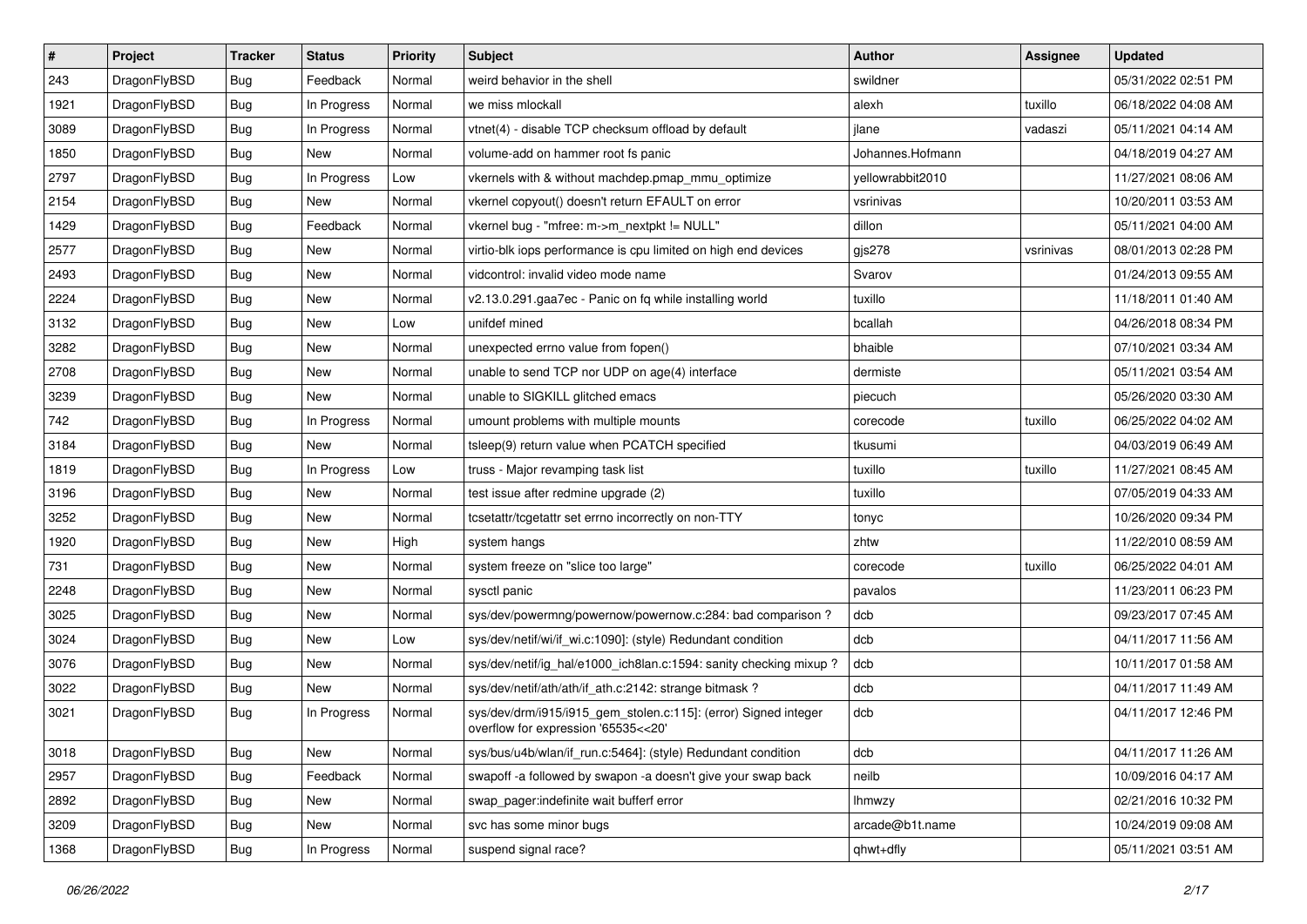| $\pmb{\#}$ | Project      | <b>Tracker</b> | <b>Status</b> | <b>Priority</b> | Subject                                                                                                        | <b>Author</b>   | Assignee | <b>Updated</b>      |
|------------|--------------|----------------|---------------|-----------------|----------------------------------------------------------------------------------------------------------------|-----------------|----------|---------------------|
| 2297       | DragonFlyBSD | Bug            | <b>New</b>    | Normal          | strange NFS (client) error messages / problems                                                                 | Anonymous       |          | 02/19/2012 02:59 PM |
| 2557       | DragonFlyBSD | Bug            | <b>New</b>    | Normal          | stock 3.4.1 kernel halts during booting if dm and dm_target_crypt<br>are loaded and RAID controller is present | phma            |          | 05/12/2013 10:38 PM |
| 2055       | DragonFlyBSD | Bug            | <b>New</b>    | Normal          | $ssh + IPV6 + bridge \Rightarrow connection freezes$                                                           | steve           |          | 04/24/2011 07:13 PM |
| 2067       | DragonFlyBSD | Bug            | New           | Normal          | sound/pcm: "play interrupt timeout, channel dead"                                                              | matthiasr       |          | 05/11/2021 03:55 AM |
| 2746       | DragonFlyBSD | Bug            | New           | Normal          | some fraction of xterms started from the xmonad window manager<br>get killed with SIGALRM                      | isenmann        | profmakx | 12/28/2014 02:51 AM |
| 2136       | DragonFlyBSD | Bug            | <b>New</b>    | Normal          | socketpair() doesn't free file descriptors on copyout failure                                                  | vsrinivas       |          | 04/05/2013 09:13 AM |
| 2252       | DragonFlyBSD | Bug            | New           | Low             | snd hda not useable if loaded via /boot/loader.conf                                                            | xbit            | swildner | 12/14/2011 12:23 AM |
| 2090       | DragonFlyBSD | Bug            | Feedback      | Normal          | snd_hda does not support headphone automute                                                                    | justin          |          | 03/29/2012 08:03 PM |
| 2167       | DragonFlyBSD | Bug            | <b>New</b>    | Normal          | shutdown/reboot fails after uptime msg                                                                         | marino          |          | 11/28/2011 03:01 AM |
| 2877       | DragonFlyBSD | Bug            | New           | Low             | sed fails when working with UTF-8 locale and non-UTF symbols                                                   | arcade@b1t.name |          | 12/30/2015 11:20 AM |
| 2199       | DragonFlyBSD | Bug            | <b>New</b>    | Normal          | screen segfaults if utmpx isn't present                                                                        | pavalos         |          | 11/15/2011 10:52 PM |
| 901        | DragonFlyBSD | Bug            | Feedback      | Normal          | route show needs to get data from all cpus                                                                     | corecode        | tuxillo  | 05/11/2021 03:50 AM |
| 1563       | DragonFlyBSD | Bug            | Feedback      | Normal          | reset(1) doesn't reset terminal to the defaults                                                                | hasso           |          | 03/10/2013 04:17 AM |
| 3217       | DragonFlyBSD | Bug            | <b>New</b>    | Normal          | rescue tools: make install fails if rescue folder doesn't exist                                                | t dfbsd         |          | 11/27/2019 08:16 PM |
| 3170       | DragonFlyBSD | Bug            | New           | Normal          | repeatable nfsd crash                                                                                          | tse             |          | 06/11/2020 05:52 AM |
| 2331       | DragonFlyBSD | Bug            | New           | Normal          | reading mouse mode from unopen file descriptor hangs mouse<br>driver                                           | phma            |          | 03/14/2012 09:43 AM |
| 2292       | DragonFlyBSD | Bug            | New           | Normal          | re interface with jumbo frames (mtu larger than 1500) hangs after<br>some traffic                              | Anonymous       |          | 01/31/2012 12:11 AM |
| 2045       | DragonFlyBSD | Bug            | New           | Normal          | ral(4): Fatal trap 12: page fault while in kernel mode (two panics)                                            | herrgard        |          | 11/03/2011 05:34 PM |
| 3238       | DragonFlyBSD | Bug            | New           | Normal          | race conditions when printing from vkernel console                                                             | piecuch         |          | 05/19/2020 02:50 PM |
| 1440       | DragonFlyBSD | Bug            | New           | Normal          | ptrace/gdb doesn't work after process blocks SIGTRAP                                                           | corecode        | tuxillo  | 05/11/2021 03:52 AM |
| 847        | DragonFlyBSD | Bug            | Feedback      | Normal          | processes getting stuck on mount point                                                                         | corecode        | tuxillo  | 05/11/2021 03:50 AM |
| 2075       | DragonFlyBSD | Bug            | <b>New</b>    | Normal          | pflogd on x86 64                                                                                               | fanch           |          | 05/16/2011 04:04 PM |
| 3228       | DragonFlyBSD | Bug            | New           | Low             | pfi kif unref: state refcount $\leq$ 0 in dmesq                                                                | justin          |          | 03/05/2021 06:39 AM |
| 2586       | DragonFlyBSD | Bug            | <b>New</b>    | Normal          | pf: "modulate" state seems problematic                                                                         | srussell        |          | 09/25/2013 07:36 PM |
| 1969       | DragonFlyBSD | Bug            | <b>New</b>    | Normal          | pf-related network problem                                                                                     | pavalos         | lentferj | 02/01/2011 06:57 PM |
| 1489       | DragonFlyBSD | <b>Bug</b>     | Feedback      | Normal          | panic: ufs dirbad: bad dir                                                                                     | rumcic          |          | 03/10/2013 04:34 AM |
| 1634       | DragonFlyBSD | Bug            | New           | Normal          | panic: spin lock: 0xe4ad1320, indefinitive wait!                                                               | elekktretterr   |          | 01/19/2015 03:21 AM |
| 2080       | DragonFlyBSD | <b>Bug</b>     | New           | Normal          | panic: lockmgr thrd sleep: called from interrupt, ipi, or hard code<br>section                                 | rumcic          |          | 05/30/2011 05:06 PM |
| 3245       | DragonFlyBSD | Bug            | New           | Normal          | panic: free: guard1x fail, i915 load from loader.conf                                                          | polachok        |          | 08/21/2020 10:36 AM |
| 1249       | DragonFlyBSD | Bug            | Feedback      | Normal          | panic: ffs vfree: freeing free inode                                                                           | rumcic          |          | 03/10/2013 05:13 AM |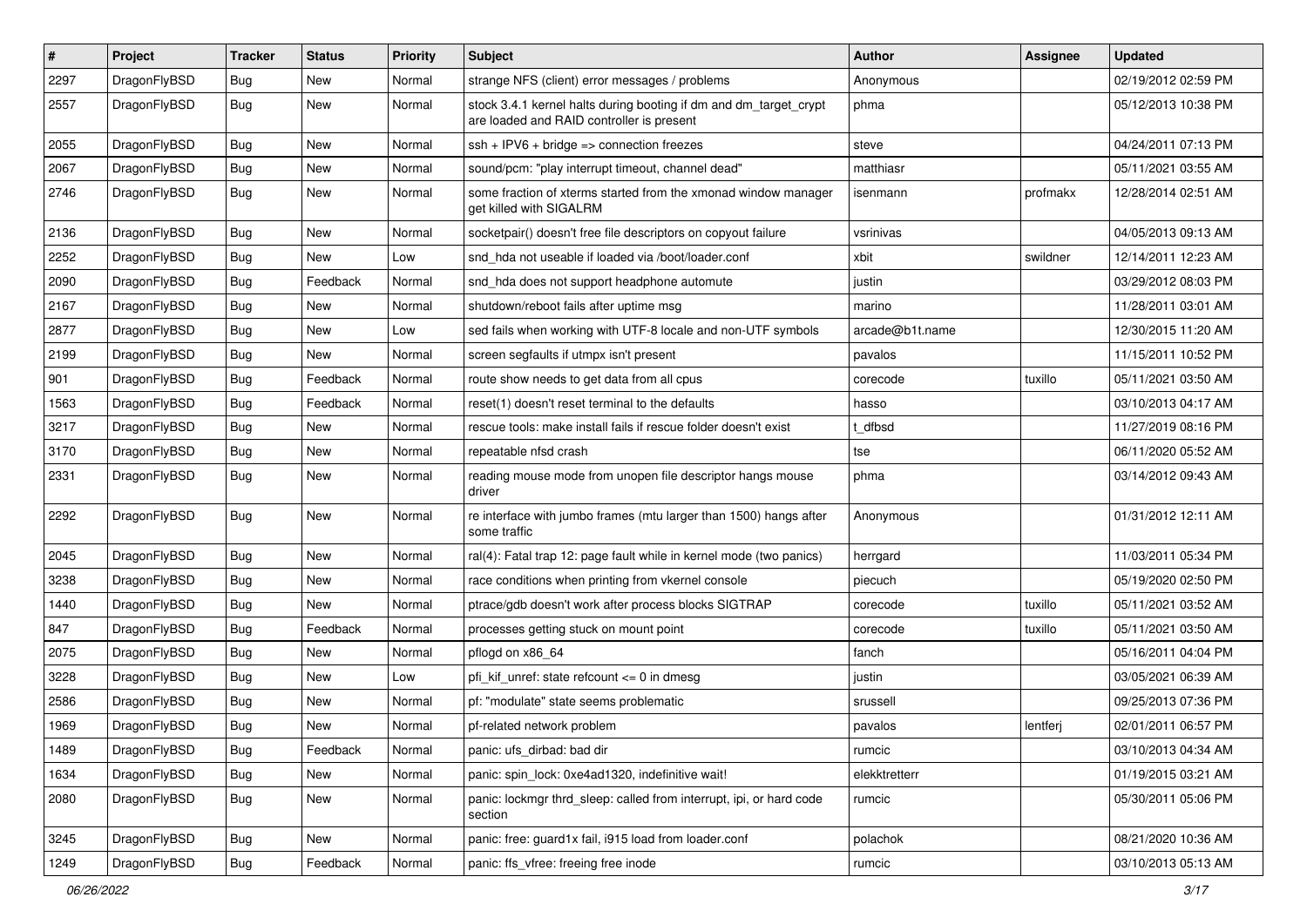| $\vert$ # | Project      | <b>Tracker</b> | <b>Status</b> | <b>Priority</b> | <b>Subject</b>                                                                                                                                                                                    | <b>Author</b>     | Assignee  | <b>Updated</b>      |
|-----------|--------------|----------------|---------------|-----------------|---------------------------------------------------------------------------------------------------------------------------------------------------------------------------------------------------|-------------------|-----------|---------------------|
| 2370      | DragonFlyBSD | <b>Bug</b>     | <b>New</b>    | Normal          | panic: ffs_valloc: dup alloc                                                                                                                                                                      | marino            | vsrinivas | 02/01/2013 09:28 AM |
| 2048      | DragonFlyBSD | <b>Bug</b>     | <b>New</b>    | Normal          | panic: ffs sync: rofs mod                                                                                                                                                                         | pavalos           |           | 04/12/2011 05:45 AM |
| 1944      | DragonFlyBSD | Bug            | <b>New</b>    | Normal          | panic: backing object 0xdea7b258 was somehow re-referenced<br>during collapse!                                                                                                                    | sepherosa         |           | 12/27/2010 02:06 AM |
| 1577      | DragonFlyBSD | <b>Bug</b>     | Feedback      | Normal          | panic: assertion: leaf->base.obj_id == ip->obj_id in<br>hammer_ip_delete_range                                                                                                                    | qhwt+dfly         |           | 05/11/2021 04:01 AM |
| 1481      | DragonFlyBSD | <b>Bug</b>     | Feedback      | Normal          | panic: assertion: kva p(buf) in soopt from kbuf (after ipfw pipe<br>show, 2.2.1-R)                                                                                                                | combiner          |           | 05/11/2021 04:01 AM |
| 1913      | DragonFlyBSD | <b>Bug</b>     | New           | Normal          | panic: assertion: ip->flush_state != HAMMER_FST_FLUSH in<br>hammer flush inode core                                                                                                               | swildner          |           | 11/20/2010 05:27 PM |
| 1218      | DragonFlyBSD | <b>Bug</b>     | In Progress   | Normal          | panic: assertion: $error == 0$ in hammer start transaction                                                                                                                                        | rumcic            |           | 05/11/2021 04:00 AM |
| 1583      | DragonFlyBSD | <b>Bug</b>     | In Progress   | Normal          | panic: assertion: cursor->trans->sync_lock_refs > 0 in<br>hammer recover cursor                                                                                                                   | corecode          | tuxillo   | 05/11/2021 03:53 AM |
| 1593      | DragonFlyBSD | Bug            | Feedback      | Normal          | panic: assertion: $ccb == ap \rightarrow ap$ err $ccb$ in ahci put err $ccb$                                                                                                                      | ftigeot           | ftigeot   | 05/15/2022 05:09 AM |
| 1448      | DragonFlyBSD | Bug            | Feedback      | Normal          | panic: assertion: tp->tt_msg->tt_cpuid == mycpuid in<br>tcp callout active tcp output tcp usr send netmsg pru send<br>netmsg service tcpmsg service loop                                          | dillon            |           | 05/11/2021 04:00 AM |
| 1769      | DragonFlyBSD | Bug            | <b>New</b>    | Normal          | panic: assertion: _tp->tt_msg->tt_cpuid == mycpuid in<br>tcp_callout_active                                                                                                                       | pavalos           | sjg       | 05/15/2022 11:07 AM |
| 2085      | DragonFlyBSD | <b>Bug</b>     | <b>New</b>    | Normal          | panic: assertion: $(m\rightarrow$ flags & PG MAPPED) == 0 in<br>vm_page_free_toq                                                                                                                  | vsrinivas         |           | 06/10/2011 07:48 AM |
| 1917      | DragonFlyBSD | <b>Bug</b>     | <b>New</b>    | Normal          | panic: assertion: (RB_EMPTY(&ip->rec_tree) && (ip->flags &<br>HAMMER_INODE_XDIRTY) == 0)    (!RB_EMPTY(&ip->rec_tree)<br>&& (ip->flags & HAMMER_INODE_XDIRTY) != 0) in<br>hammer_flush_inode_done | qhwt.dfly         |           | 11/24/2010 03:23 AM |
| 2254      | DragonFlyBSD | Bug            | <b>New</b>    | Normal          | panic: assertion "ref < &td->td_toks_end" failed in lwkt_gettoken at<br>/usr/src/sys/kern/lwkt_token.c:588                                                                                        | eocallaghan       |           | 12/05/2011 10:21 PM |
| 2245      | DragonFlyBSD | <b>Bug</b>     | <b>New</b>    | Normal          | panic: assertion "ref < &td->td toks end" failed in lwkt gettoken at<br>/usr/src/sys/kern/lwkt_token.c:588                                                                                        | juanfra684        |           | 11/22/2011 07:41 PM |
| 2296      | DragonFlyBSD | Bug            | In Progress   | High            | panic: assertion "m->wire count > 0" failed                                                                                                                                                       | thomas.nikolajsen |           | 08/30/2012 06:09 AM |
| 2436      | DragonFlyBSD | Bug            | New           | Normal          | panic: assertion "lp->lwp qcpu == dd->cpuid" failed in<br>dfly acquire curproc                                                                                                                    | thomas.nikolaisen |           | 01/23/2013 11:07 AM |
| 2353      | DragonFlyBSD | Bug            | In Progress   | Normal          | panic: assertion "gd->gd spinlocks $wr == 0$ " failed in<br>bsd4_schedulerclock                                                                                                                   | jaydg             | alexh     | 11/28/2012 01:57 AM |
| 2453      | DragonFlyBSD | <b>Bug</b>     | <b>New</b>    | Normal          | panic: assertion "gd->gd spinlocks == $0$ " failed                                                                                                                                                | Johannes.Hofmann  |           | 11/12/2012 12:54 PM |
| 3035      | DragonFlyBSD | <b>Bug</b>     | New           | Normal          | panic: assertion "cpu $>= 0$ && cpu < ncpus" failed in netisr cpuport<br>at /usr/src/sys/net/netisr2.h:87                                                                                         | masu              |           | 05/11/2017 01:24 AM |
| 2520      | DragonFlyBSD | <b>Bug</b>     | <b>New</b>    | Normal          | panic: assertion "IS_SERIALIZED((ifp->if_serializer))" failed in<br>if_default_serialize_assert at /usr/src/sys/net/if.c:437                                                                      | ano               |           | 03/09/2013 12:14 AM |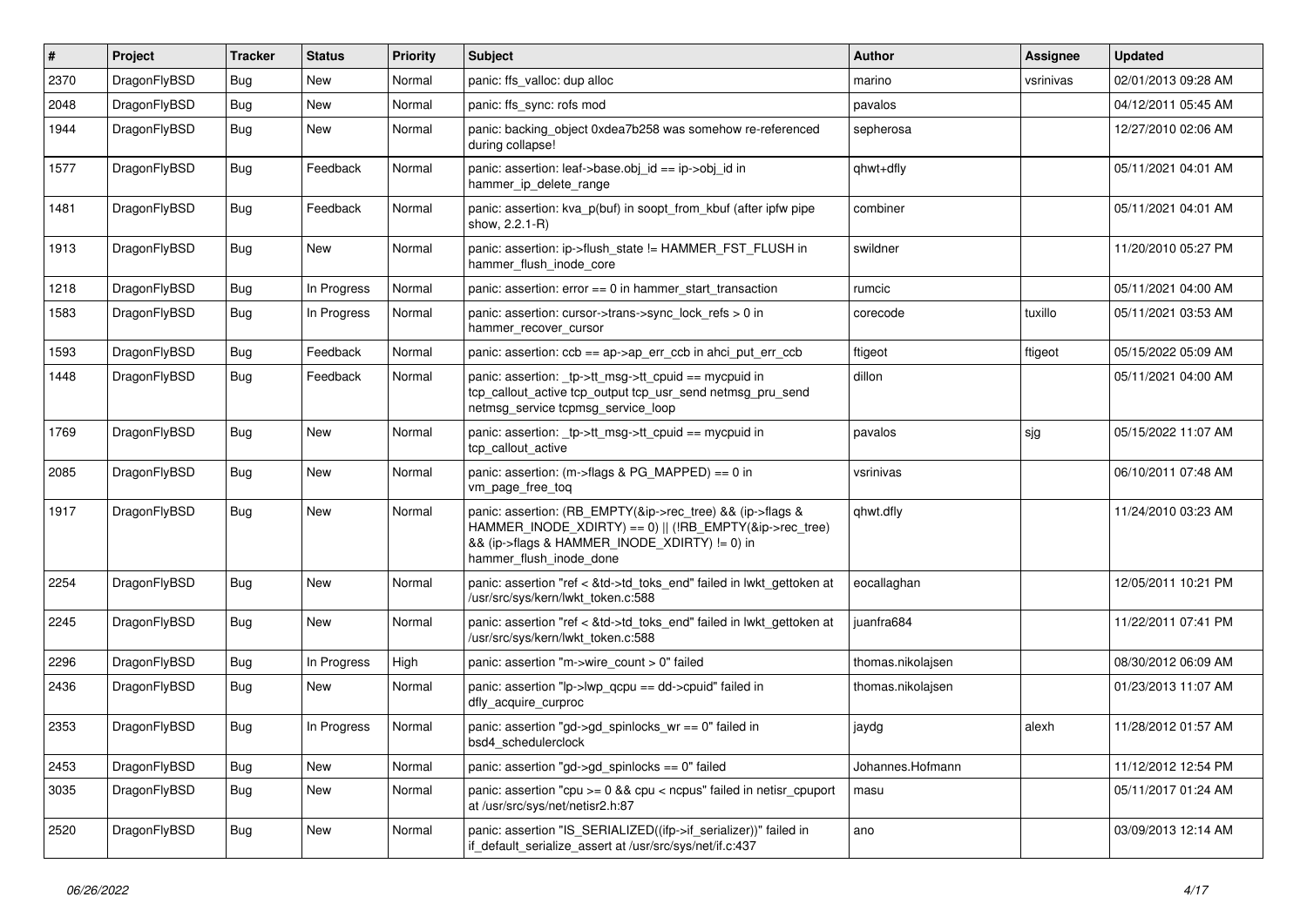| $\sharp$ | Project      | <b>Tracker</b> | <b>Status</b> | <b>Priority</b> | <b>Subject</b>                                                                   | <b>Author</b>          | Assignee  | <b>Updated</b>      |
|----------|--------------|----------------|---------------|-----------------|----------------------------------------------------------------------------------|------------------------|-----------|---------------------|
| 1818     | DragonFlyBSD | <b>Bug</b>     | <b>New</b>    | Normal          | panic: Bad tailq NEXT (kqueue issue ?)                                           | ftigeot                |           | 05/15/2022 11:40 AM |
| 2369     | DragonFlyBSD | <b>Bug</b>     | <b>New</b>    | Normal          | panic: Bad link elm 0xffffffe07edf6068 next->prev != elm                         | jaydg                  |           | 08/15/2012 03:04 AM |
| 2645     | DragonFlyBSD | <b>Bug</b>     | New           | Normal          | panic with dsched fq and ioprio                                                  | jyoung15               |           | 02/20/2014 07:29 AM |
| 1861     | DragonFlyBSD | <b>Bug</b>     | New           | Normal          | panic via kprintf (lockmgr called in a hard section)                             | vsrinivas              |           | 10/11/2010 12:56 AM |
| 2164     | DragonFlyBSD | <b>Bug</b>     | <b>New</b>    | Normal          | panic on reboot from usb.                                                        | eocallaghan            |           | 10/27/2011 09:29 AM |
| 1661     | DragonFlyBSD | <b>Bug</b>     | In Progress   | Normal          | panic on password entry mount smb filesystem                                     | vsrinivas              |           | 11/27/2021 08:29 AM |
| 3036     | DragonFlyBSD | <b>Bug</b>     | <b>New</b>    | Normal          | panic in icmp_redirect_start() ASSERT_IN_NETISR(0)                               | tautolog               |           | 05/11/2017 07:27 PM |
| 1826     | DragonFlyBSD | <b>Bug</b>     | New           | Normal          | panic during boot: assertion so->so_port  in tcp_input                           | ftigeot                |           | 05/15/2022 11:05 AM |
| 3049     | DragonFlyBSD | <b>Bug</b>     | New           | Normal          | panic DragonFly v4.8.1-RELEASE by mounting a malformed<br>msdosfs image [12.128] | open.source@ribose.com |           | 08/14/2017 02:53 AM |
| 3052     | DragonFlyBSD | <b>Bug</b>     | New           | Normal          | panic DragonFly v4.8.1-RELEASE by mounting a malformed NTFS<br>image [64.000]    | open.source@ribose.com |           | 08/14/2017 03:22 AM |
| 3051     | DragonFlyBSD | <b>Bug</b>     | New           | Normal          | panic DragonFly v4.8.1-RELEASE by mounting a malformed NTFS<br>image [12.000]    | open.source@ribose.com |           | 08/14/2017 03:20 AM |
| 1282     | DragonFlyBSD | <b>Bug</b>     | Feedback      | Normal          | panic (trap 12) when booting SMP kernel on Atom 330 (dual core)                  | tomaz.borstnar         |           | 05/11/2021 04:00 AM |
| 1672     | DragonFlyBSD | Bug            | Feedback      | Normal          | panic (trap 12) around btree_search() in 2.4.1-RELEASE                           | floid                  |           | 01/19/2015 03:36 AM |
| 2099     | DragonFlyBSD | Bug            | <b>New</b>    | Normal          | page fault panic in vm system                                                    | pavalos                |           | 07/10/2011 08:51 AM |
| 2013     | DragonFlyBSD | Bug            | In Progress   | Normal          | oversized DMA request loop                                                       | josepht                |           | 05/11/2021 04:06 AM |
| 1101     | DragonFlyBSD | Bug            | Feedback      | Normal          | ohci related panic                                                               | polachok               |           | 05/11/2021 04:00 AM |
| 2890     | DragonFlyBSD | Bug            | <b>New</b>    | Normal          | not able to boot usb installer on Toshiba Chromebook 2                           | johnnywhishbone        |           | 02/22/2016 03:42 AM |
| 2113     | DragonFlyBSD | Bug            | New           | Normal          | nmalloc threaded program fork leak                                               | vsrinivas              | vsrinivas | 08/11/2011 07:25 PM |
| 2490     | DragonFlyBSD | Bug            | New           | Normal          | nmalloc should color addresses to avoid cache bank conflictsw                    | vsrinivas              |           | 06/10/2014 05:51 AM |
| 2489     | DragonFlyBSD | Bug            | <b>New</b>    | Normal          | nmalloc doesn't cache VA for allocations > 8KB                                   | vsrinivas              |           | 06/10/2014 05:51 AM |
| 3225     | DragonFlyBSD | Bug            | <b>New</b>    | Normal          | nfsd freeze when using qemu                                                      | tse                    |           | 03/17/2020 11:52 AM |
| 2403     | DragonFlyBSD | Bug            | New           | Low             | newfs -E doesn't handle /dev/serno device names properly                         | ftigeot                |           | 08/17/2012 05:07 AM |
| 2104     | DragonFlyBSD | Bug            | <b>New</b>    | Normal          | network configuration seg. fault on install CD                                   | navratil               |           | 07/26/2011 07:55 AM |
| 2549     | DragonFlyBSD | Bug            | In Progress   | Normal          | netgraph7: Kernel page fault.                                                    | russiane39             | nant      | 05/10/2013 11:20 PM |
| 1185     | DragonFlyBSD | Bug            | New           | High            | need a tool to merge changes into /etc                                           | wa1ter                 |           | 02/18/2014 06:02 AM |
| 2324     | DragonFlyBSD | Bug            | <b>New</b>    | Normal          | natacotrol support > 2TB not working even after the ftigeot patch                | zenny                  |           | 03/03/2012 01:00 AM |
| 2687     | DragonFlyBSD | Bug            | New           | Normal          | natacontrol software RAID in installer                                           | csmelosky              |           | 06/22/2014 12:03 PM |
| 1030     | DragonFlyBSD | Bug            | In Progress   | Normal          | msdosfs umount panic                                                             | corecode               | tuxillo   | 05/11/2021 03:51 AM |
| 1874     | DragonFlyBSD | <b>Bug</b>     | New           | Normal          | mpd listening on all IPs, accepting only on one                                  | rumcic                 |           | 05/08/2011 01:01 PM |
| 2620     | DragonFlyBSD | Bug            | New           | Normal          | moused problem                                                                   | FilippoMo              |           | 12/20/2013 10:32 AM |
| 2618     | DragonFlyBSD | <b>Bug</b>     | New           | Normal          | mouse problem on RELEASE-3_6_0                                                   | FilippoMo              |           | 12/20/2013 03:26 AM |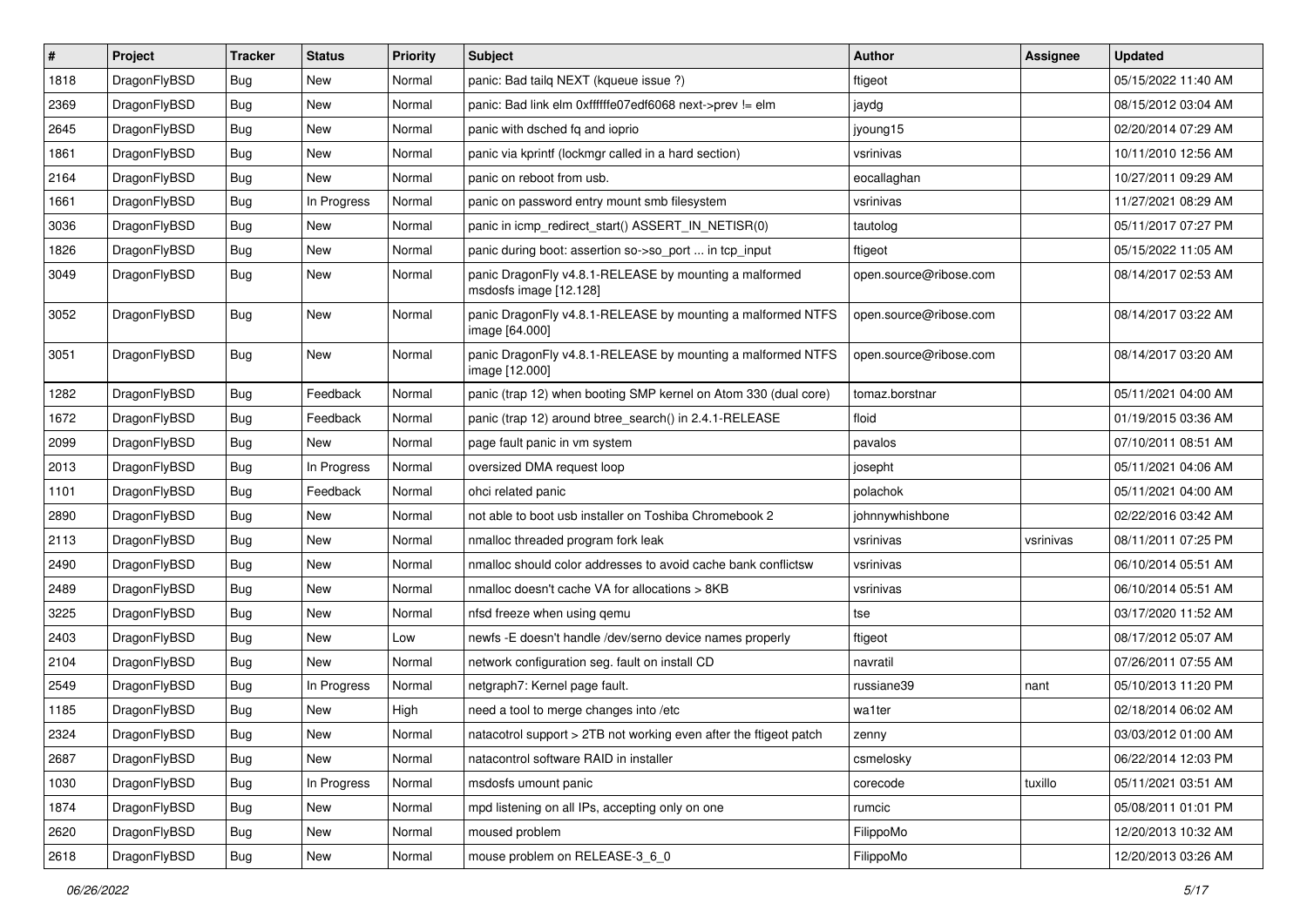| $\pmb{\#}$ | Project      | <b>Tracker</b> | <b>Status</b> | <b>Priority</b> | <b>Subject</b>                                                                                           | <b>Author</b>     | Assignee | <b>Updated</b>      |
|------------|--------------|----------------|---------------|-----------------|----------------------------------------------------------------------------------------------------------|-------------------|----------|---------------------|
| 1935       | DragonFlyBSD | <b>Bug</b>     | <b>New</b>    | Normal          | mouse does not work after switching between x and console                                                | shamaz            |          | 12/13/2010 10:06 AM |
| 1538       | DragonFlyBSD | <b>Bug</b>     | <b>New</b>    | Low             | mountroot should probe file systems                                                                      | corecode          | alexh    | 11/24/2010 06:35 PM |
| 3283       | DragonFlyBSD | <b>Bug</b>     | New           | Normal          | mknodat() cannot create FIFOs                                                                            | bhaible           |          | 07/10/2021 03:34 AM |
| 2265       | DragonFlyBSD | <b>Bug</b>     | New           | Normal          | mbsrtowcs does not properly handle invalid mbstate_t in ps                                               | c.turner1         | swildner | 01/10/2012 07:56 PM |
| 2609       | DragonFlyBSD | Bug            | New           | Normal          | master: panic: assertion<br>"LWKT_TOKEN_HELD_ANY(vm_object_token(object))" failed in<br>swp_pager_lookup | thomas.nikolajsen |          | 11/28/2013 11:36 AM |
| 1556       | DragonFlyBSD | <b>Bug</b>     | New           | Normal          | many processes stuck in "hmrrcm", system unusable                                                        | corecode          | tuxillo  | 05/11/2021 03:52 AM |
| 2874       | DragonFlyBSD | <b>Bug</b>     | New           | Normal          | make world DESTDIR=/emptydir fails                                                                       | pascii            |          | 12/25/2015 07:04 AM |
| 2008       | DragonFlyBSD | Bug            | New           | Normal          | lwkt_setcpu_remote: td->td_flags 00800621 console flood                                                  | pavalos           |          | 03/06/2011 09:37 PM |
| 1942       | DragonFlyBSD | <b>Bug</b>     | New           | Normal          | locking against myself in getcacheblk()?                                                                 | qhwt.dfly         |          | 05/31/2022 02:15 PM |
| 2936       | DragonFlyBSD | Bug            | New           | Normal          | loader.efi crashes while loading kernel                                                                  | spaceille         |          | 08/20/2016 06:17 AM |
| 2141       | DragonFlyBSD | <b>Bug</b>     | New           | Urgent          | loader and/or documentation broken                                                                       | sjg               |          | 01/20/2012 10:51 AM |
| 2544       | DragonFlyBSD | Bug            | New           | Normal          | live DVD system boot (menu option 1) caused db> prompt on<br>PE1950                                      | estrabd           |          | 05/11/2021 03:54 AM |
| 1528       | DragonFlyBSD | <b>Bug</b>     | In Progress   | Normal          | ktrace does not show proper return values for pipe(2)                                                    | corecode          | tuxillo  | 05/11/2021 03:52 AM |
| 1745       | DragonFlyBSD | <b>Bug</b>     | Feedback      | Normal          | kmalloc panic                                                                                            | josepht           |          | 05/11/2021 04:05 AM |
| 911        | DragonFlyBSD | <b>Bug</b>     | Feedback      | Normal          | kldload/kernel linker can exceed malloc reserve and panic system                                         | corecode          | tuxillo  | 05/11/2021 03:51 AM |
| 1559       | DragonFlyBSD | <b>Bug</b>     | New           | Normal          | kernel trap                                                                                              | phma              |          | 11/27/2021 08:43 AM |
| 2736       | DragonFlyBSD | Bug            | New           | High            | kernel panics on acpi_timer_probe function                                                               | cnb               |          | 05/11/2021 03:55 AM |
| 1824       | DragonFlyBSD | Bug            | Feedback      | Normal          | kernel panic, x86, 2.7.3.859.ge5104                                                                      | akirchhoff135014  |          | 03/10/2013 07:49 AM |
| 2042       | DragonFlyBSD | <b>Bug</b>     | New           | Normal          | kernel panic, when run boot0cfg                                                                          | sepherosa         |          | 05/31/2022 03:01 PM |
| 1193       | DragonFlyBSD | <b>Bug</b>     | <b>New</b>    | Normal          | kernel doesn't recognize cdrom drive                                                                     | nonsolosoft       |          | 01/25/2014 09:11 PM |
| 1475       | DragonFlyBSD | <b>Bug</b>     | In Progress   | Normal          | kernel blocks with low memory and syscons setting a high res mode<br>/ scrollback                        | corecode          | tuxillo  | 05/11/2021 03:52 AM |
| 2970       | DragonFlyBSD | Bug            | <b>New</b>    | Normal          | kernel 4.7: "Is -I" causes panic on UDF filesystem: "bgetvp -<br>overlapping buffer"                     | peeter            |          | 12/21/2016 02:46 AM |
| 1397       | DragonFlyBSD | Bug            | Feedback      | Normal          | jobs -I output inconsistency when called from script                                                     | Anonymous         | tuxillo  | 05/15/2022 05:07 AM |
| 1532       | DragonFlyBSD | <b>Bug</b>     | New           | Low             | jemalloc doesn't work on DragonFly                                                                       | hasso             | sjg      | 08/02/2011 01:14 AM |
| 2158       | DragonFlyBSD | <b>Bug</b>     | New           | Normal          | iwn panics with assertion on boot.                                                                       | eocallaghan       |          | 10/24/2011 04:13 PM |
| 2735       | DragonFlyBSD | Bug            | New           | Urgent          | iwn panics SYSSASSERT                                                                                    | cnb               |          | 05/11/2021 03:55 AM |
| 1949       | DragonFlyBSD | <b>Bug</b>     | New           | Normal          | iwn panic                                                                                                | pavalos           |          | 01/30/2011 03:21 AM |
| 2626       | DragonFlyBSD | Bug            | New           | Normal          | iwn driver drops with error: "firmware error 'iwn_intr: fatal firmware<br>error""                        | rodyaj            |          | 01/09/2014 05:50 AM |
| 1964       | DragonFlyBSD | <b>Bug</b>     | New           | Normal          | iwn (panic assertion : wlan assert serialized)                                                           | sjmm.ptr          | josepht  | 02/01/2011 12:57 PM |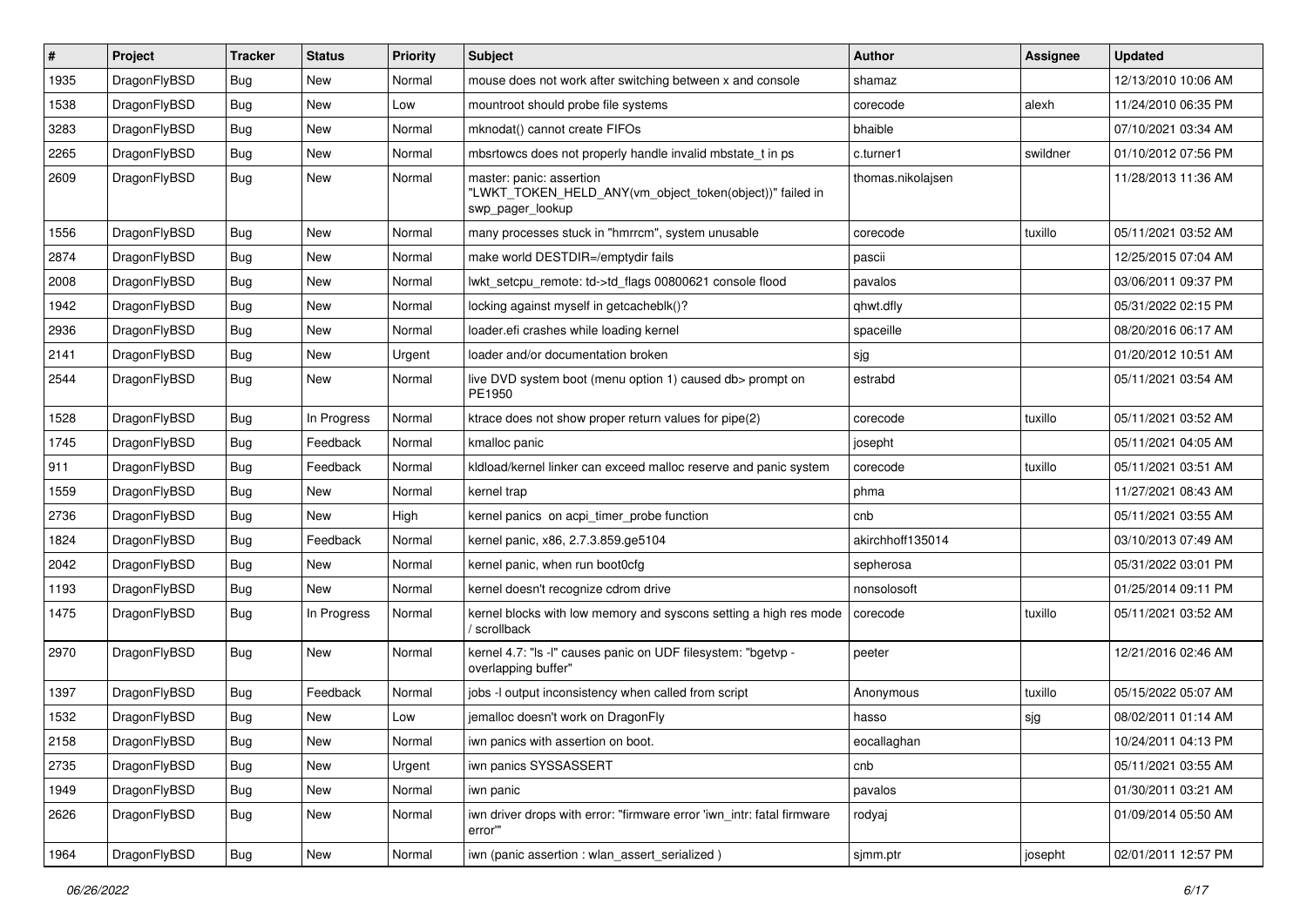| $\pmb{\#}$ | Project      | <b>Tracker</b> | <b>Status</b> | <b>Priority</b> | Subject                                                                    | <b>Author</b>     | Assignee | <b>Updated</b>      |
|------------|--------------|----------------|---------------|-----------------|----------------------------------------------------------------------------|-------------------|----------|---------------------|
| 1474       | DragonFlyBSD | Bug            | New           | Normal          | ithread 1 unexpectedly rescheduled                                         | corecode          | tuxillo  | 05/11/2021 03:52 AM |
| 1867       | DragonFlyBSD | Bug            | <b>New</b>    | Normal          | it(4) motherboard and fan problems                                         | tuxillo           |          | 07/08/2011 10:48 AM |
| 2972       | DragonFlyBSD | <b>Bug</b>     | New           | Normal          | ipfw3 "deny to me" does not work correctly                                 | mneumann          |          | 12/27/2016 12:11 PM |
| 2788       | DragonFlyBSD | <b>Bug</b>     | New           | Normal          | ioctl GSLICEINFO: Not working for vnode slice                              | mneumann          |          | 02/12/2015 07:49 AM |
| 285        | DragonFlyBSD | Bug            | Feedback      | Low             | interrupt latency with re without ip address configured                    | thomas.nikolajsen |          | 02/20/2014 10:30 AM |
| 3028       | DragonFlyBSD | <b>Bug</b>     | In Progress   | Normal          | installer: confusion of set/get disk encryption passphrase dialogs         | liweitianux       | tuxillo  | 06/03/2022 05:13 PM |
| 989        | DragonFlyBSD | Bug            | <b>New</b>    | Normal          | installer/fdisk trouble with wrapped values                                | Discodestroyer    |          | 02/18/2014 06:27 AM |
| 2182       | DragonFlyBSD | <b>Bug</b>     | New           | Normal          | if_msk PHY FIFO underrun/overflow                                          | nonsolosoft       |          | 09/03/2012 06:39 AM |
| 1946       | DragonFlyBSD | <b>Bug</b>     | New           | Normal          | ieee80211 panic                                                            | pavalos           | josepht  | 01/27/2011 06:00 PM |
| 2329       | DragonFlyBSD | Bug            | <b>New</b>    | Normal          | ibm x3550 & acpi                                                           | ano               |          | 06/03/2014 11:37 AM |
| 2598       | DragonFlyBSD | Bug            | <b>New</b>    | Normal          | i386 via USB Booting                                                       | mbzadegan         |          | 10/21/2013 02:28 AM |
| 1714       | DragonFlyBSD | Bug            | New           | Low             | hwpmc                                                                      | alexh             | swildner | 08/18/2012 02:03 PM |
| 2140       | DragonFlyBSD | Bug            | New           | High            | hammer io delallocate panic with 'duplicate entry' message                 | ttw               |          | 10/07/2011 12:22 PM |
| 3316       | DragonFlyBSD | Bug            | New           | Normal          | hammer2_dirent_create() allows creating >1 dirents with the same<br>name   | tkusumi           |          | 06/05/2022 12:35 PM |
| 1307       | DragonFlyBSD | Bug            | In Progress   | Normal          | hammer tid -2 shows unexpected result                                      | corecode          |          | 10/18/2016 05:29 PM |
| 2857       | DragonFlyBSD | <b>Bug</b>     | <b>New</b>    | Normal          | hammer stalls via bitcoin-qt                                               | tkusumi           |          | 11/30/2015 06:52 AM |
| 2552       | DragonFlyBSD | Bug            | New           | Low             | hammer recovery should indicate progress                                   | phma              |          | 05/03/2013 12:13 AM |
| 1984       | DragonFlyBSD | <b>Bug</b>     | New           | Normal          | hammer mount fails after crash - HAMMER: FIFO record bad head<br>signature | thomas.nikolajsen |          | 03/08/2011 06:57 PM |
| 2809       | DragonFlyBSD | Bug            | <b>New</b>    | Normal          | hammer mirror-stream                                                       | masu              |          | 04/10/2015 12:33 AM |
| 2123       | DragonFlyBSD | Bug            | New           | Normal          | hammer is losing files                                                     | schmir            |          | 08/30/2011 07:56 PM |
| 2387       | DragonFlyBSD | Bug            | <b>New</b>    | Normal          | hammer ignores -t during dedup                                             | phma              |          | 06/17/2012 12:30 PM |
| 2526       | DragonFlyBSD | <b>Bug</b>     | New           | Normal          | hammer cleanup doesn't run on first day of DST                             | pavalos           |          | 10/18/2016 05:28 PM |
| 1943       | DragonFlyBSD | <b>Bug</b>     | New           | Normal          | hammer assertion panic                                                     | peter             |          | 12/27/2010 12:45 AM |
| 2124       | DragonFlyBSD | Bug            | <b>New</b>    | Normal          | getty repeating too quickly on port /dev/ttyv0                             | sgeorge.ml        |          | 09/01/2011 04:28 AM |
| 2282       | DragonFlyBSD | Bug            | In Progress   | Normal          | gdb segfaults with certain corefiles                                       | tuxillo           |          | 01/18/2012 04:40 PM |
| 3222       | DragonFlyBSD | Bug            | <b>New</b>    | Normal          | gcc - undefined reference to '__atomic_load' (missing libatomic?)          | mneumann          |          | 02/08/2020 02:45 AM |
| 331        | DragonFlyBSD | <b>Bug</b>     | In Progress   | Normal          | ftpsesame (aka Bridging S01E03)                                            | bastyaelvtars     |          | 03/09/2013 12:28 PM |
| 781        | DragonFlyBSD | <b>Bug</b>     | In Progress   | Normal          | fdisk uses wrong geometry on usb flash drives                              | corecode          | tuxillo  | 05/11/2021 03:50 AM |
| 2806       | DragonFlyBSD | <b>Bug</b>     | New           | Normal          | failed to configure a link-local address on ath0 (errno = 22)              | Chingyuan         |          | 05/25/2021 01:00 AM |
| 3011       | DragonFlyBSD | <b>Bug</b>     | In Progress   | Normal          | dragonfly/sys/dev/netif/re/re.c: suspicious code?                          | dcb               |          | 07/29/2017 01:26 AM |
| 2886       | DragonFlyBSD | <b>Bug</b>     | New           | Normal          | dragonfly mail agent: sending a testmail causes high system load           | worf              |          | 02/05/2016 05:53 AM |
| 1951       | DragonFlyBSD | Bug            | New           | Normal          | dma_timeouts at phyaddr on a good hdd                                      | peur.neu          |          | 01/04/2011 07:12 AM |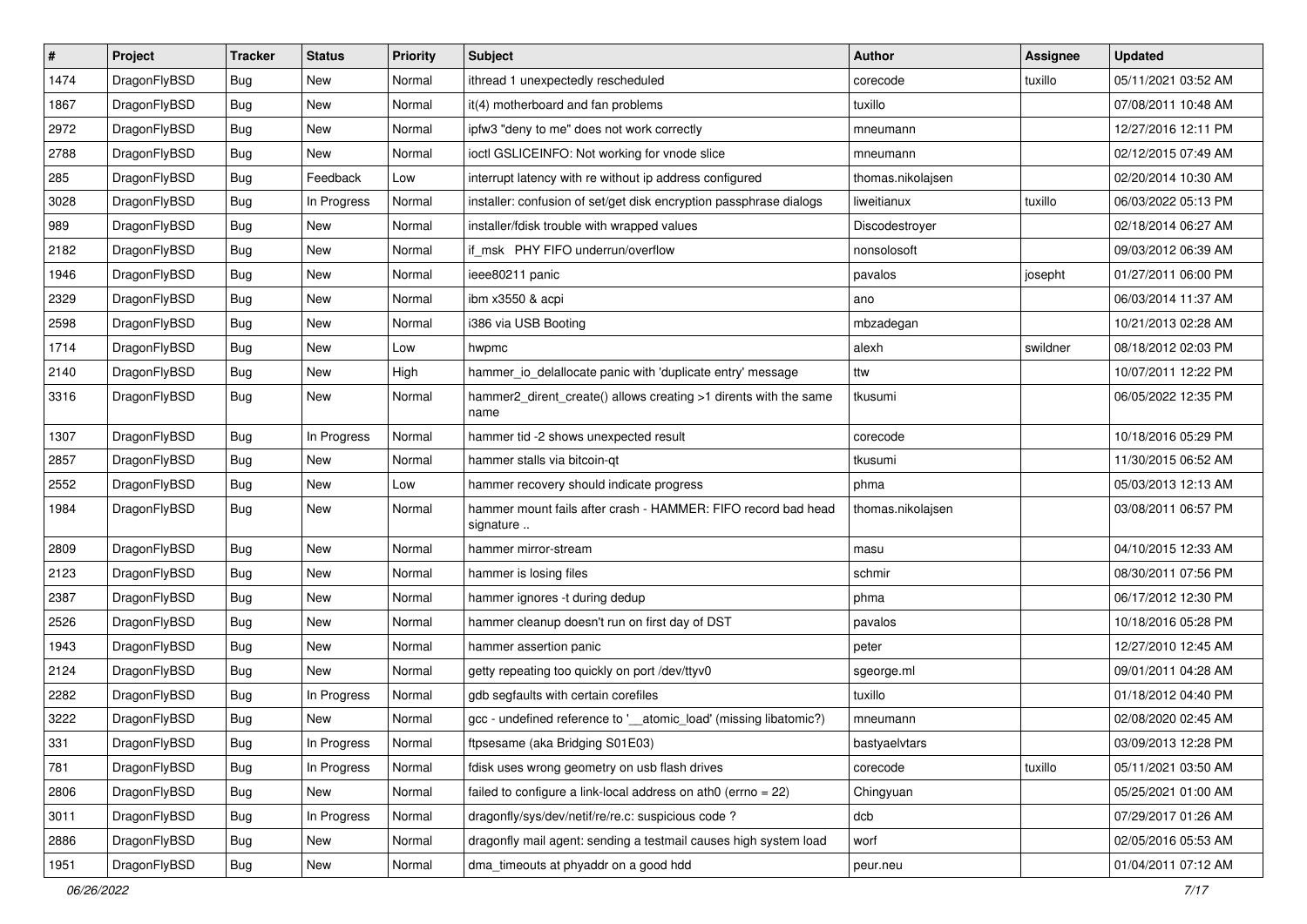| $\sharp$ | Project      | <b>Tracker</b> | <b>Status</b> | <b>Priority</b> | <b>Subject</b>                                                                                  | <b>Author</b>   | Assignee | <b>Updated</b>      |
|----------|--------------|----------------|---------------|-----------------|-------------------------------------------------------------------------------------------------|-----------------|----------|---------------------|
| 1547     | DragonFlyBSD | Bug            | In Progress   | Normal          | disklabel64 automatic sizing                                                                    | corecode        | tuxillo  | 05/11/2021 03:52 AM |
| 3141     | DragonFlyBSD | Bug            | New           | Normal          | dhclient blocks boot process                                                                    | rowo            |          | 12/16/2018 11:01 AM |
| 1579     | DragonFlyBSD | <b>Bug</b>     | Feedback      | Normal          | dfly 2.4.1 does not like HP DL360G4p and Smart Array 6400 with<br>MSA <sub>20</sub>             | tomaz.borstnar  | tuxillo  | 06/02/2014 02:44 PM |
| 2082     | DragonFlyBSD | Bug            | New           | Normal          | dfbsd 2.10.1 amd64 - mc port build error with 'bmake bin-install'                               | sun-doctor      |          | 05/25/2011 07:18 PM |
| 2100     | DragonFlyBSD | <b>Bug</b>     | Feedback      | Normal          | devfs related panic                                                                             | sepherosa       | alexh    | 07/10/2011 02:29 PM |
| 1876     | DragonFlyBSD | <b>Bug</b>     | <b>New</b>    | Normal          | devfs in jail + logging out from console(ttyv1+) -> panic                                       | qhwt.dfly       | tuxillo  | 05/31/2022 03:24 PM |
| 2604     | DragonFlyBSD | <b>Bug</b>     | New           | Normal          | dell laptop does not boot with LATEST                                                           | isenmann        |          | 11/20/2013 02:07 AM |
| 2917     | DragonFlyBSD | <b>Bug</b>     | New           | Normal          | da8: reading primary partition table: error accessing offset<br>000000000000 for 512            | liweitianux     |          | 05/11/2021 08:43 PM |
| 3116     | DragonFlyBSD | <b>Bug</b>     | New           | Normal          | da0 detects on very big volume if to _remove_ usb install stick and<br>reboot on Intel NUC5PPYH | dpostolov       |          | 01/07/2018 09:40 PM |
| 2569     | DragonFlyBSD | <b>Bug</b>     | <b>New</b>    | Normal          | ctime NFS                                                                                       | ferney          |          | 08/11/2013 04:35 AM |
| 2319     | DragonFlyBSD | <b>Bug</b>     | New           | Normal          | crypt/passwd forward compat                                                                     | c.turner1       |          | 02/28/2012 12:39 PM |
| 2547     | DragonFlyBSD | <b>Bug</b>     | New           | High            | crashed while doing a dry run of pkg rolling-replace                                            | phma            |          | 04/18/2013 10:40 PM |
| 3110     | DragonFlyBSD | <b>Bug</b>     | <b>New</b>    | Normal          | crash with ipfw3 under load                                                                     | bnegre82        |          | 12/09/2017 06:22 AM |
| 2621     | DragonFlyBSD | <b>Bug</b>     | New           | Normal          | core dump using cdrom                                                                           | nonsolosoft     |          | 12/27/2013 12:43 AM |
| 2712     | DragonFlyBSD | <b>Bug</b>     | <b>New</b>    | Normal          | connect(2) returns EINVAL when retrying after ECONNREFUSED                                      | jorisgio        |          | 08/14/2014 05:31 PM |
| 2389     | DragonFlyBSD | <b>Bug</b>     | New           | Normal          | computer crashed while listing processes                                                        | phma            |          | 06/18/2012 02:49 PM |
| 3240     | DragonFlyBSD | <b>Bug</b>     | New           | High            | compile error because of openssl with /usr/dports/security/rhash for<br>mysql 8 install         | UlasSAYGIN      |          | 06/04/2020 08:05 AM |
| 1618     | DragonFlyBSD | Bug            | Feedback      | Normal          | collision for 'struct pmap' when using RPC and <sys user.h=""></sys>                            | carenas         |          | 05/11/2021 04:05 AM |
| 1127     | DragonFlyBSD | <b>Bug</b>     | Feedback      | Low             | cdrom drive not detected                                                                        | tgr             | corecode | 01/15/2015 08:55 AM |
| 2924     | DragonFlyBSD | <b>Bug</b>     | New           | Normal          | cat -v fails to tag characters in extended table with M- prefix with<br>some locales            | sevan           |          | 07/11/2016 07:18 AM |
| 1584     | DragonFlyBSD | <b>Bug</b>     | In Progress   | Normal          | can't use ssh from jail: debug1: read_passphrase: can't open<br>/dev/tty: Device busy           | corecode        | tuxillo  | 05/11/2021 03:53 AM |
| 1587     | DragonFlyBSD | <b>Bug</b>     | Feedback      | Normal          | can't gdb across fork                                                                           | corecode        | tuxillo  | 05/11/2021 03:54 AM |
| 2531     | DragonFlyBSD | <b>Bug</b>     | New           | Normal          | camcontrol fails to disable APM                                                                 | m.lombardi85    |          | 03/23/2013 12:28 PM |
| 2882     | DragonFlyBSD | Bug            | <b>New</b>    | Low             | bridge sends packets from individual interfaces                                                 | arcade@b1t.name |          | 01/09/2016 12:43 PM |
| 3006     | DragonFlyBSD | <b>Bug</b>     | New           | Normal          | boot0cfg: panic in kern udev.c in function udev dict set cstr when<br>installing in VirtualBox  | MichiGreat      |          | 04/01/2017 02:22 PM |
| 2680     | DragonFlyBSD | <b>Bug</b>     | New           | Low             | boot0cfg update makes box unbootable                                                            | herrgard        |          | 06/10/2014 06:02 AM |
| 806      | DragonFlyBSD | <b>Bug</b>     | Feedback      | Normal          | boot error on MacBook                                                                           | tralamazza      |          | 06/04/2022 05:28 AM |
| 1525     | DragonFlyBSD | <b>Bug</b>     | New           | Normal          | boehm-gc problems                                                                               | hasso           |          | 10/13/2012 07:13 PM |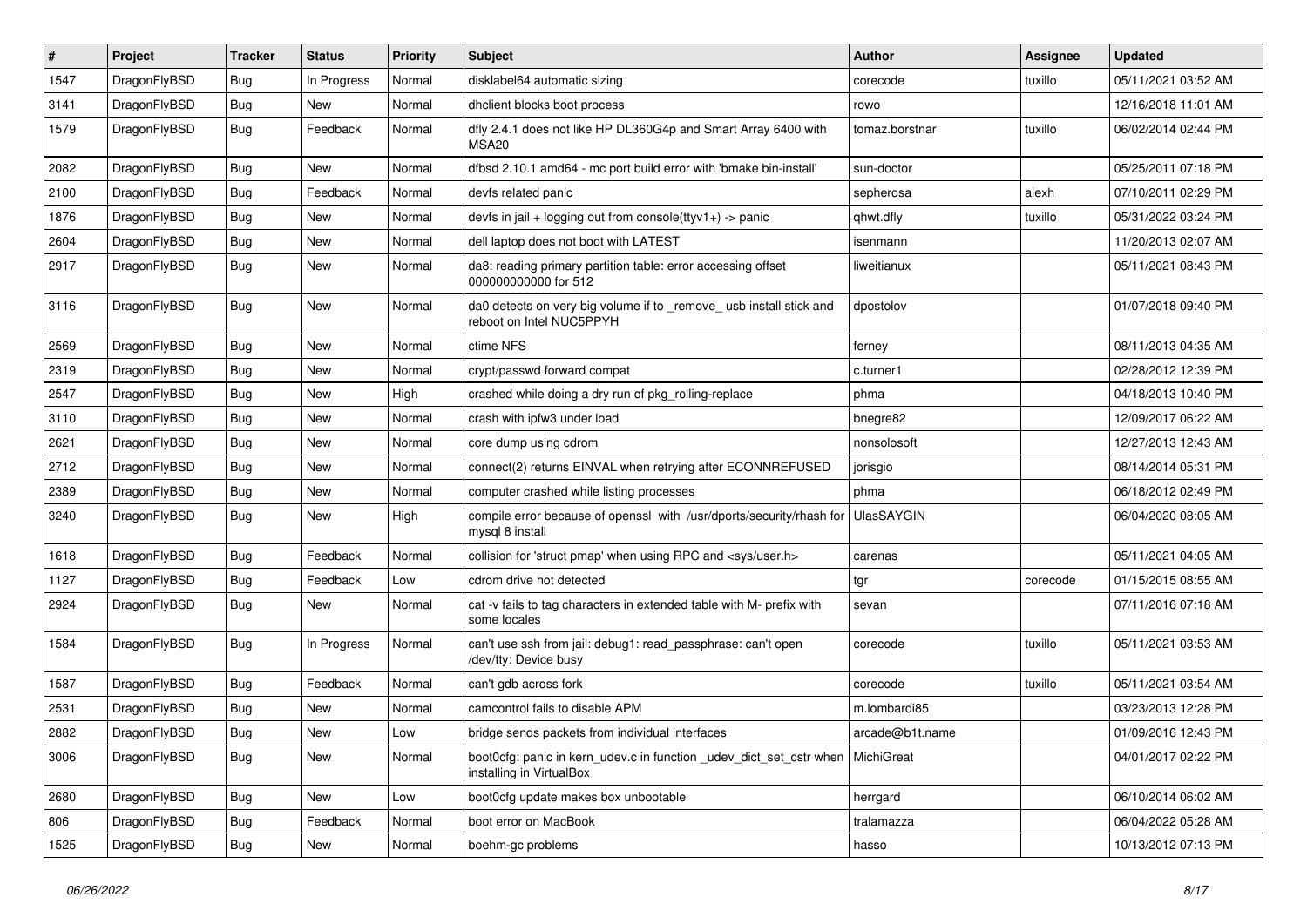| ∦    | Project      | <b>Tracker</b> | <b>Status</b> | <b>Priority</b> | Subject                                                                                                   | Author          | <b>Assignee</b> | <b>Updated</b>      |
|------|--------------|----------------|---------------|-----------------|-----------------------------------------------------------------------------------------------------------|-----------------|-----------------|---------------------|
| 1442 | DragonFlyBSD | Bug            | New           | Normal          | blocking SIGSEGV and triggering a segment violation produces an<br>all CPU consuming process              | corecode        | tuxillo         | 05/11/2021 03:52 AM |
| 1246 | DragonFlyBSD | Bug            | <b>New</b>    | Normal          | bad resolution (monitor desync) with livedvd                                                              | Przem0l         |                 | 02/18/2014 06:29 AM |
| 3143 | DragonFlyBSD | Bug            | New           | Normal          | assertion "0" failed in hammer2 inode xop chain sync                                                      | cbin            |                 | 07/18/2018 12:50 PM |
| 2459 | DragonFlyBSD | <b>Bug</b>     | Feedback      | Normal          | apic problems with HP Probook 4510s                                                                       | thowe           |                 | 11/27/2021 08:22 AM |
| 1521 | DragonFlyBSD | <b>Bug</b>     | Feedback      | Normal          | amd64 2.4 livecd won't mount root at boot                                                                 | bolapara        |                 | 01/28/2018 03:45 AM |
| 1287 | DragonFlyBSD | Bug            | Feedback      | Normal          | altg configuration doesn't work                                                                           | corecode        | tuxillo         | 05/11/2021 03:51 AM |
| 2306 | DragonFlyBSD | <b>Bug</b>     | New           | Normal          | a crash starts the kernel debugger in text mode, but just reboots in X                                    | phma            |                 | 02/11/2012 08:02 PM |
| 2115 | DragonFlyBSD | <b>Bug</b>     | New           | Normal          | [msk] system freeze after receive some paquet                                                             | bsdsx           |                 | 08/22/2011 10:22 AM |
| 2878 | DragonFlyBSD | Bug            | New           | Low             | [fix] CCVER problem when using clang and cpu extensions<br>(intrinsics)                                   | arcade@b1t.name |                 | 06/24/2016 04:25 AM |
| 3226 | DragonFlyBSD | Bug            | <b>New</b>    | Normal          | Xorg freezes in vm: thread stuck in "objtrm1"                                                             | peeter          |                 | 04/08/2020 02:10 AM |
| 2311 | DragonFlyBSD | <b>Bug</b>     | <b>New</b>    | Normal          | Xorg crash having something to do with drm                                                                | phma            |                 | 02/22/2012 09:59 AM |
| 2808 | DragonFlyBSD | <b>Bug</b>     | New           | Normal          | X freeze by switching between X and VT - results in black screen                                          | lukesky333      |                 | 05/11/2021 03:55 AM |
| 3284 | DragonFlyBSD | <b>Bug</b>     | <b>New</b>    | Normal          | Wrong towlower() result for U+038A                                                                        | bhaible         |                 | 07/10/2021 03:34 AM |
| 2360 | DragonFlyBSD | <b>Bug</b>     | In Progress   | Normal          | Wishlist: virtio driver import                                                                            | vsrinivas       |                 | 06/04/2022 04:16 AM |
| 3302 | DragonFlyBSD | Bug            | New           | Normal          | Will not boot on System76 Lemur Pro (lemp10)                                                              | piecuch         |                 | 11/03/2021 10:21 AM |
| 2125 | DragonFlyBSD | <b>Bug</b>     | <b>New</b>    | Normal          | Weird garbage in dmesg                                                                                    | herrgard        |                 | 08/30/2011 08:04 PM |
| 341  | DragonFlyBSD | <b>Bug</b>     | New           | Normal          | Vinum erroneously repors devices as busy                                                                  | corecode        | swildner        | 01/21/2012 04:50 AM |
| 2631 | DragonFlyBSD | Bug            | In Progress   | Low             | Verify library versioning current with full package build and switch it<br>on (after publishing packages) | tuxillo         |                 | 05/11/2021 04:06 AM |
| 293  | DragonFlyBSD | <b>Bug</b>     | Feedback      | Low             | Various updates to the handbook                                                                           | victor          | victor          | 03/10/2013 04:46 AM |
| 2622 | DragonFlyBSD | Bug            | New           | Normal          | VAIO FIT15E fn keys support                                                                               | nonsolosoft     |                 | 12/31/2013 01:31 AM |
| 1390 | DragonFlyBSD | <b>Bug</b>     | In Progress   | Normal          | Use id_t type for {get,set}priority()                                                                     | Anonymous       | tuxillo         | 07/05/2019 02:18 AM |
| 2316 | DragonFlyBSD | Bug            | New           | Normal          | Ungraceful invalid password handling for adding a new user in the<br>installer                            | rune            |                 | 04/27/2012 11:23 PM |
| 998  | DragonFlyBSD | <b>Bug</b>     | In Progress   | Normal          | Unconfiguring a vn while it is mounted                                                                    | rumcic          | tuxillo         | 05/11/2021 04:00 AM |
| 1560 | DragonFlyBSD | Bug            | Feedback      | Normal          | Unable to modify partition table on ThinkPad T61p during install                                          | rehsack         |                 | 01/15/2015 08:57 AM |
| 1454 | DragonFlyBSD | <b>Bug</b>     | Feedback      | Normal          | Unable to boot from external USB DVD drive                                                                | elekktretterr   |                 | 05/11/2021 04:01 AM |
| 2675 | DragonFlyBSD | <b>Bug</b>     | New           | Low             | Ultimate N WiFi Link 5300 get iwn_intr: fatal firmware error on 5GHz                                      | revuwa          |                 | 05/11/2021 04:07 AM |
| 2061 | DragonFlyBSD | <b>Bug</b>     | New           | Normal          | USB keyboard boot panic                                                                                   | sjg             |                 | 05/04/2012 12:20 AM |
| 2077 | DragonFlyBSD | <b>Bug</b>     | New           | Normal          | USB devices conflicting                                                                                   | srussell        |                 | 05/17/2011 05:12 PM |
| 846  | DragonFlyBSD | <b>Bug</b>     | Feedback      | Normal          | USB bugs:usb mouse can't used!                                                                            | frankning       |                 | 01/15/2015 08:36 AM |
| 2802 | DragonFlyBSD | <b>Bug</b>     | New           | Normal          | USB Wifi urtwn0 crash from cd boot                                                                        | opvalues        |                 | 03/10/2015 01:07 AM |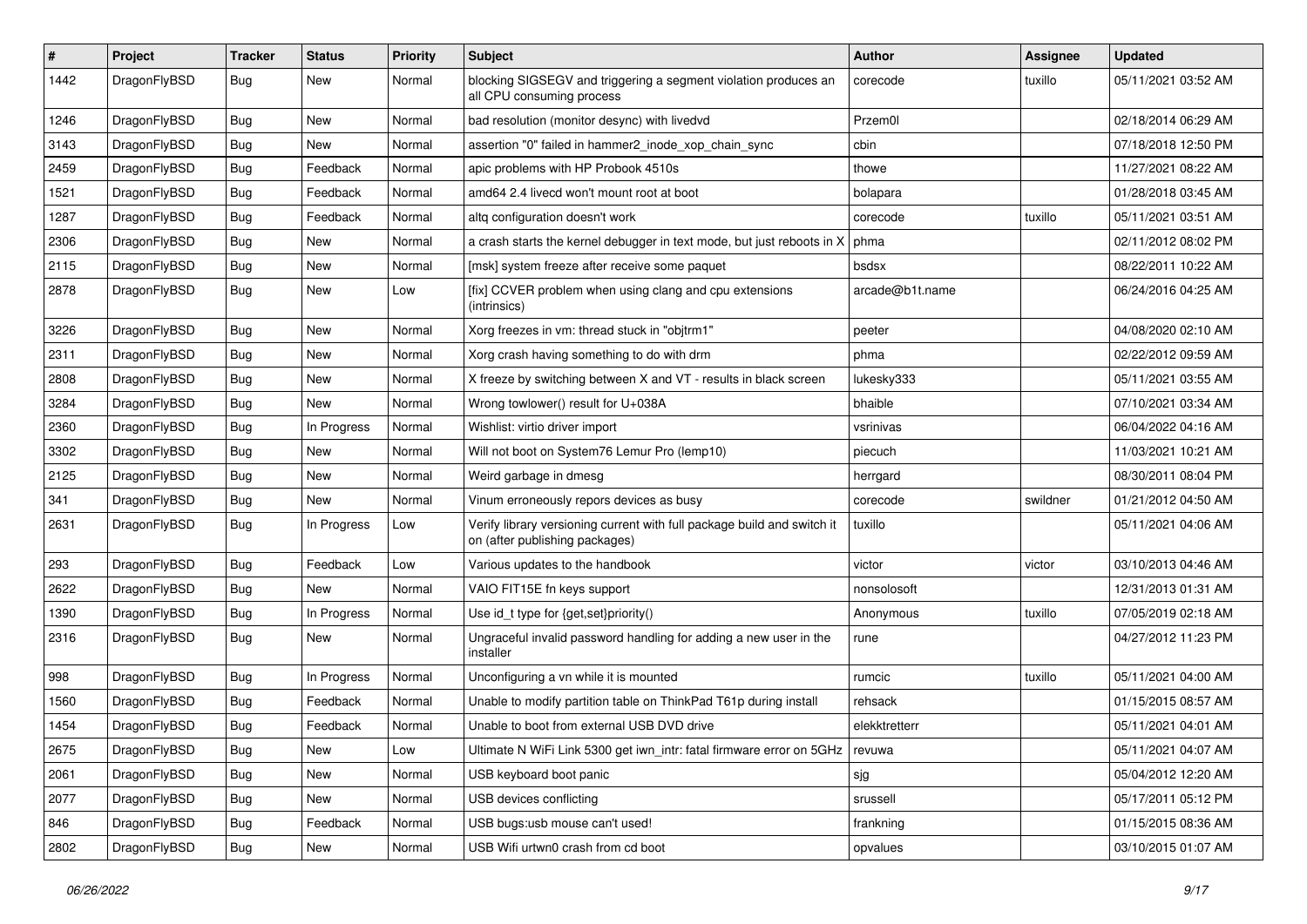| #    | Project      | <b>Tracker</b> | <b>Status</b> | <b>Priority</b> | Subject                                                                                                                                                  | Author          | Assignee | <b>Updated</b>      |
|------|--------------|----------------|---------------|-----------------|----------------------------------------------------------------------------------------------------------------------------------------------------------|-----------------|----------|---------------------|
| 3139 | DragonFlyBSD | <b>Bug</b>     | New           | Normal          | USB Mouse Does Not Work in DragonflyBSD guest on VirtualBox                                                                                              | chiguy1256      |          | 06/24/2018 10:14 PM |
| 1613 | DragonFlyBSD | <b>Bug</b>     | Feedback      | Normal          | USB Keyboard not working on master                                                                                                                       | elekktretterr   |          | 05/11/2021 04:05 AM |
| 2822 | DragonFlyBSD | Bug            | New           | Normal          | USB 3.0 stick throws "reading primary partition table: error<br>accessing offset 000[] for 152" error, while the stick works on any<br>other OS I tested | revuwa          | profmakx | 06/29/2015 05:56 AM |
| 3311 | DragonFlyBSD | Bug            | <b>New</b>    | Low             | TrueCrypt support may cause kernel crash                                                                                                                 | arcade@b1t.name |          | 04/29/2022 06:19 AM |
| 2153 | DragonFlyBSD | Bug            | <b>New</b>    | Normal          | Too many unuseful warnings at boot                                                                                                                       | juanfra684      |          | 10/18/2011 10:16 PM |
| 2371 | DragonFlyBSD | <b>Bug</b>     | <b>New</b>    | Normal          | Timezone problem with America/Sao Paulo                                                                                                                  | raitech         |          | 05/17/2012 01:42 PM |
| 1982 | DragonFlyBSD | Bug            | <b>New</b>    | Low             | There is no linuxulator on x86-64                                                                                                                        | herrgard        |          | 05/31/2022 02:25 PM |
| 2820 | DragonFlyBSD | <b>Bug</b>     | <b>New</b>    | Normal          | TP-Link USB Wi-Fi adapter cannot be reattached to the system                                                                                             | shamaz          |          | 05/22/2015 09:45 PM |
| 3157 | DragonFlyBSD | <b>Bug</b>     | <b>New</b>    | Normal          | TP-Link UE300 not working in 5.2-RELEASE                                                                                                                 | tuxillo         |          | 11/15/2018 02:08 PM |
| 2391 | DragonFlyBSD | Bug            | In Progress   | Normal          | System lock with ahci and acpi enabled on ATI RS690 chipset with<br>SMB600 sata controller                                                               | jorisgio        | vadaszi  | 06/03/2015 03:51 PM |
| 2308 | DragonFlyBSD | Bug            | New           | Normal          | System freeze when unloading snd hda                                                                                                                     | jaydg           |          | 02/19/2012 07:15 AM |
| 1884 | DragonFlyBSD | Bug            | <b>New</b>    | Normal          | System completely freezes while listening music (devbuf: malloc<br>limit exceeded)                                                                       | shamaz          |          | 01/24/2011 05:00 PM |
| 2529 | DragonFlyBSD | <b>Bug</b>     | New           | Low             | Sundance network adapter is not detected and attached                                                                                                    | kworr           |          | 03/25/2013 02:29 AM |
| 1336 | DragonFlyBSD | Bug            | In Progress   | Normal          | Still looking for reports of missed directory entries w/ HAMMER                                                                                          | dillon          |          | 05/11/2021 04:00 AM |
| 1313 | DragonFlyBSD | <b>Bug</b>     | New           | Low             | Signal code in kernel needs major overhaul (signal queues,<br>si code, si addr)                                                                          | hasso           |          | 05/11/2021 04:00 AM |
| 3318 | DragonFlyBSD | <b>Bug</b>     | In Progress   | Normal          | Segmenation fault when a process resumed with checkpt exits                                                                                              | zabolekar       | tuxillo  | 06/18/2022 08:24 AM |
| 2094 | DragonFlyBSD | <b>Bug</b>     | New           | Normal          | Segfault when gdb printing backtrace from core dump                                                                                                      | greenrd         |          | 06/25/2011 04:14 PM |
| 3278 | DragonFlyBSD | Bug            | <b>New</b>    | Normal          | Second screen image is distorted                                                                                                                         | arcade@b1t.name |          | 07/10/2021 03:36 AM |
| 2731 | DragonFlyBSD | Bug            | In Progress   | Normal          | Screen full of random colors when starting Xorg with Intel Haswell<br>HD Graphics P4600                                                                  | jkatzmaier      |          | 11/12/2014 04:08 PM |
| 3243 | DragonFlyBSD | <b>Bug</b>     | <b>New</b>    | Normal          | SMART status not reported properly for SSD disks                                                                                                         | daftaupe        |          | 09/09/2020 11:03 PM |
| 1194 | DragonFlyBSD | <b>Bug</b>     | <b>New</b>    | Normal          | SCSI errors while trying to copy photos from my camera                                                                                                   | elekktretterr   |          | 01/14/2015 04:39 PM |
| 2587 | DragonFlyBSD | <b>Bug</b>     | <b>New</b>    | Normal          | SATA DVD writer not detected by DragonFly                                                                                                                | srussell        |          | 09/04/2020 08:55 AM |
| 2095 | DragonFlyBSD | <b>Bug</b>     | <b>New</b>    | Low             | Running installer post-install: Unsupported DFUI transport "                                                                                             | greenrd         |          | 06/26/2011 09:20 AM |
| 3300 | DragonFlvBSD | Bug            | <b>New</b>    | Normal          | Running Xvnc from TigerVNC package through the INETD daemon<br>in TCP WAIT mode fails hard                                                               | adrian          |          | 01/08/2022 04:25 AM |
| 3029 | DragonFlyBSD | <b>Bug</b>     | New           | Normal          | Running DflyBSD 4.8 on FreeBSD bhyve as a guest                                                                                                          | iron            |          | 05/13/2022 04:33 AM |
| 3298 | DragonFlyBSD | Bug            | New           | Normal          | Running "w" and having logged in via XDM through VNC, "w" prints<br>an extra error message                                                               | piecuch         |          | 10/25/2021 09:16 AM |
| 2629 | DragonFlyBSD | <b>Bug</b>     | New           | Normal          | Replace gcc44 with llvm34, clang34, and libc++                                                                                                           | tuxillo         |          | 06/02/2014 02:30 PM |
| 2509 | DragonFlyBSD | Bug            | New           | Normal          | Redefinition of DIRBLKSIZ in restore(8)                                                                                                                  | swildner        |          | 06/04/2022 04:40 AM |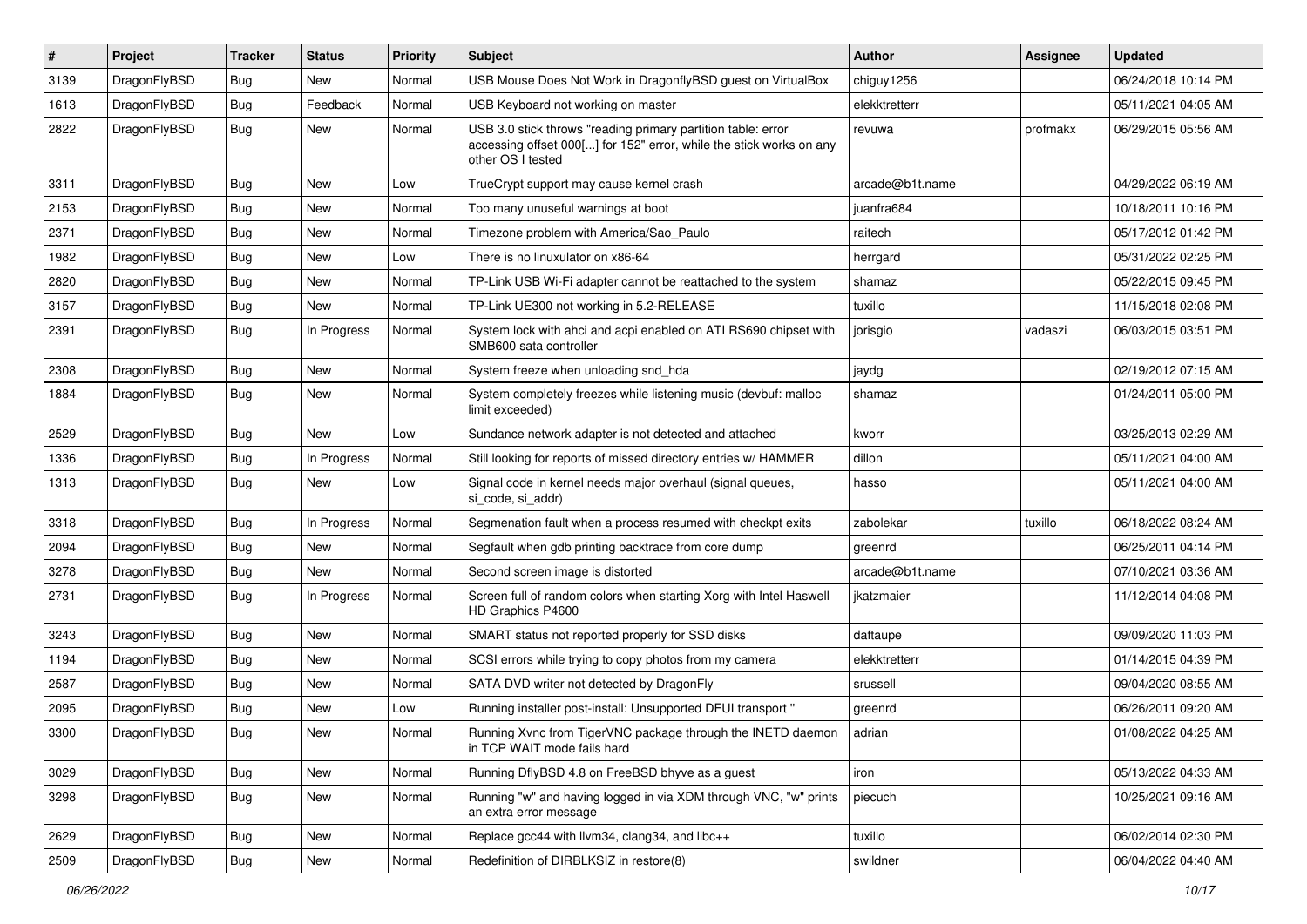| $\sharp$ | Project      | <b>Tracker</b> | <b>Status</b> | <b>Priority</b> | Subject                                                                                         | <b>Author</b> | Assignee | <b>Updated</b>      |
|----------|--------------|----------------|---------------|-----------------|-------------------------------------------------------------------------------------------------|---------------|----------|---------------------|
| 2819     | DragonFlyBSD | Bug            | In Progress   | Normal          | Random micro system freezes after a week of uptime                                              | ftigeot       | dillon   | 08/16/2015 08:46 PM |
| 2288     | DragonFlyBSD | <b>Bug</b>     | Feedback      | Normal          | Random IO performance loss introduced since January 1st                                         | lentferj      |          | 01/23/2013 04:21 PM |
| 3134     | DragonFlyBSD | <b>Bug</b>     | <b>New</b>    | Normal          | RFC 3021 (/31 networks) appear to be unsupported                                                | jailbird      |          | 05/16/2018 11:03 PM |
| 2881     | DragonFlyBSD | <b>Bug</b>     | New           | Normal          | Pulseaudio hangs/resets system when starting X11                                                | mneumann      |          | 01/09/2016 03:08 AM |
| 3117     | DragonFlyBSD | <b>Bug</b>     | <b>New</b>    | Normal          | Problem with colours if "intel" video-driver used                                               | dpostolov     |          | 01/07/2018 11:35 PM |
| 1668     | DragonFlyBSD | <b>Bug</b>     | Feedback      | Normal          | Power button not working                                                                        | elekktretterr |          | 03/10/2013 06:22 AM |
| 2617     | DragonFlyBSD | <b>Bug</b>     | Feedback      | Normal          | Possible issue with wireless mouse on 3.6 release                                               | FilippoMo     |          | 01/14/2015 03:42 PM |
| 2020     | DragonFlyBSD | <b>Bug</b>     | New           | Low             | Port brcm80211 driver from Linux to DragonFly BSD                                               | studer        |          | 03/05/2011 10:54 PM |
| 884      | DragonFlyBSD | <b>Bug</b>     | In Progress   | High            | Performance/memory problems under filesystem IO load                                            | hasso         |          | 05/11/2021 03:50 AM |
| 2092     | DragonFlyBSD | <b>Bug</b>     | <b>New</b>    | Normal          | Panic: Bad link elm 0x next->prev != elm                                                        | masterblaster | dillon   | 12/04/2011 12:49 PM |
| 1860     | DragonFlyBSD | <b>Bug</b>     | Feedback      | Normal          | Panic while creating UFS fs on vn(4) for initrd                                                 | matthias      |          | 02/29/2012 07:16 AM |
| 2641     | DragonFlyBSD | <b>Bug</b>     | <b>New</b>    | Normal          | Panic when loading natapci as module                                                            | tuxillo       |          | 05/11/2021 03:54 AM |
| 1873     | DragonFlyBSD | <b>Bug</b>     | New           | Normal          | Panic upon usb mouse detach and reattaching                                                     | rumcic        |          | 02/01/2011 09:53 AM |
| 1250     | DragonFlyBSD | <b>Bug</b>     | Feedback      | Normal          | Panic upon plugging an USB flash drive into the machine                                         | rumcic        |          | 03/10/2013 05:17 AM |
| 1939     | DragonFlyBSD | <b>Bug</b>     | New           | Normal          | Panic on nightly build and stress test box                                                      | lentferj      |          | 12/18/2010 08:41 AM |
| 2081     | DragonFlyBSD | <b>Bug</b>     | Feedback      | Normal          | Panic on device "detach" / "failure"                                                            | vsrinivas     |          | 02/29/2012 07:11 AM |
| 2071     | DragonFlyBSD | Bug            | New           | High            | Panic on assertion: (int)(flg->seq - seq) > 0 in hammer_flusher_flush<br>after inode error      | vsrinivas     |          | 06/12/2011 07:59 AM |
| 2812     | DragonFlyBSD | Bug            | New           | Normal          | Panic on Intel DE3815TYKHE                                                                      | tmorp         |          | 05/14/2015 03:14 PM |
| 2037     | DragonFlyBSD | <b>Bug</b>     | Feedback      | Normal          | Panic Bad link elm while building packages                                                      | ftigeot       | dillon   | 04/21/2011 07:20 AM |
| 1580     | DragonFlyBSD | Bug            | Feedback      | Normal          | Panic (Fatal trap 12: page fault while in kernel mode) while playing<br>with pf and netif names | rumcic        |          | 12/21/2018 01:21 AM |
| 1428     | DragonFlyBSD | Bug            | Feedback      | Low             | POSIX.1e implementation is too old                                                              | hasso         | tuxillo  | 05/11/2021 04:00 AM |
| 3199     | DragonFlyBSD | <b>Bug</b>     | <b>New</b>    | Normal          | PFS label not found panic                                                                       | tse           |          | 08/21/2019 03:51 AM |
| 3101     | DragonFlyBSD | <b>Bug</b>     | New           | Low             | PFI CGI install not working in dragonflybsd 5.0.1 USB install                                   | bnegre82      |          | 05/11/2021 04:14 AM |
| 2161     | DragonFlyBSD | <b>Bug</b>     | <b>New</b>    | Normal          | Outdated xorg.conf file gets installed into etc and screws up mouse                             | eocallaghan   |          | 10/27/2011 01:51 PM |
| 2828     | DragonFlyBSD | <b>Bug</b>     | New           | High            | On AMD APUs and Bulldozer CPUs, the machdep.cpu_idle_hlt<br>sysctl should be 3 by default       | vadaszi       | vadaszi  | 05/11/2021 04:07 AM |
| 2051     | DragonFlyBSD | Bug            | New           | Normal          | No ipv6 lan route entry created on 2.10                                                         | ftigeot       |          | 04/21/2011 10:37 AM |
| 1774     | DragonFlyBSD | Bug            | New           | Normal          | New IP header cleanup branch available for testing                                              | dillon        |          | 05/15/2022 10:59 AM |
| 3317     | DragonFlyBSD | Bug            | In Progress   | Normal          | Network vtnet0 not working on Hetzner cloud                                                     | mneumann      |          | 06/18/2022 03:55 AM |
| 679      | DragonFlyBSD | <b>Bug</b>     | New           | Low             | Netgraph backward compatibility for old *LEN constants                                          | nant          | nant     | 02/18/2014 05:45 AM |
| 3310     | DragonFlyBSD | <b>Bug</b>     | In Progress   | Normal          | NVMM+QEMU fail to boot with UEFI: Mem Assist Failed<br>[gpa=0xfffffff0]                         | liweitianux   |          | 01/11/2022 03:22 PM |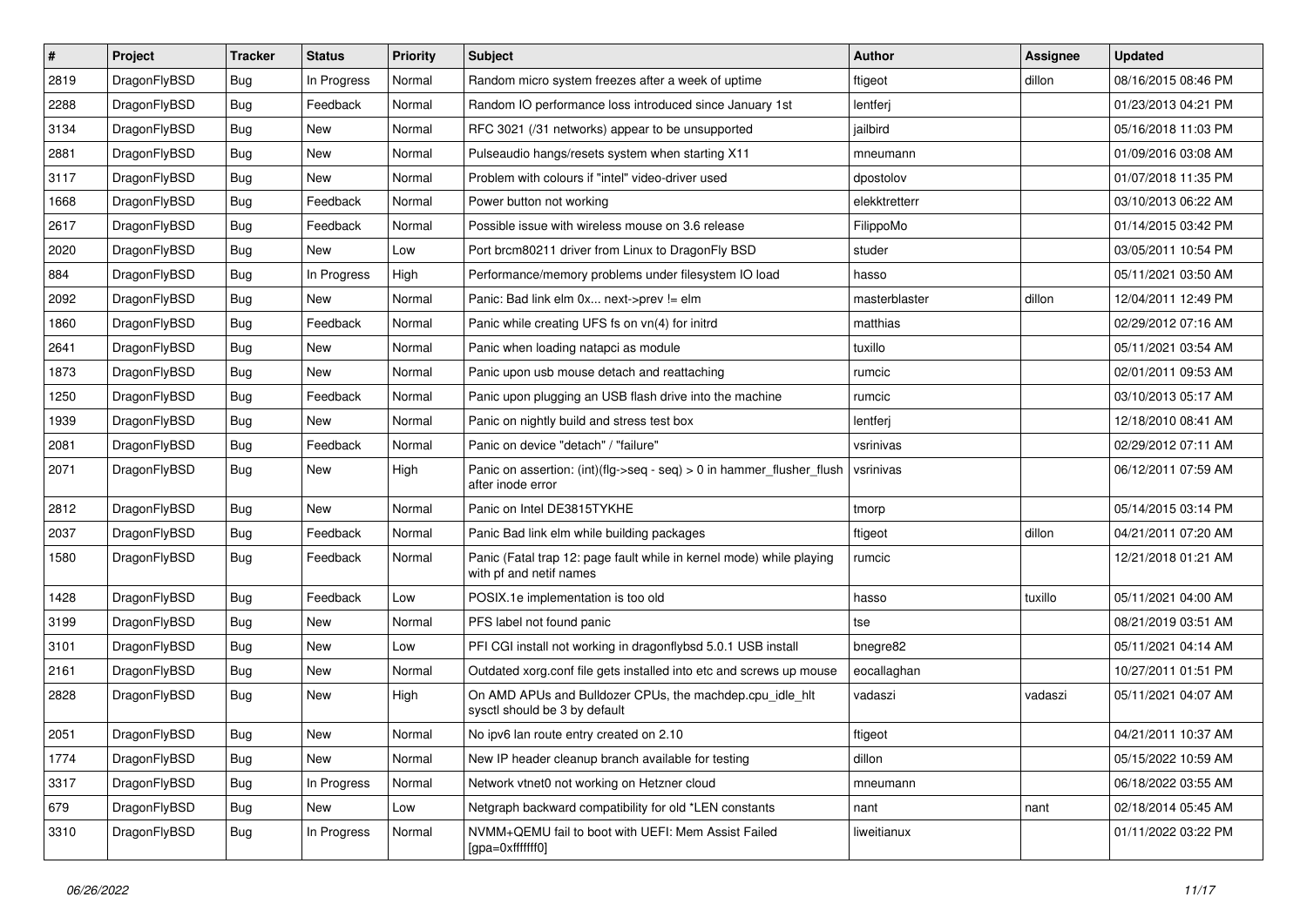| #    | Project      | <b>Tracker</b> | <b>Status</b> | <b>Priority</b> | <b>Subject</b>                                                                         | <b>Author</b> | Assignee  | <b>Updated</b>      |
|------|--------------|----------------|---------------|-----------------|----------------------------------------------------------------------------------------|---------------|-----------|---------------------|
| 2496 | DragonFlyBSD | <b>Bug</b>     | <b>New</b>    | Normal          | NTFS malloc limit exceeded                                                             | plasmob       | tuxillo   | 02/19/2013 08:47 AM |
| 1695 | DragonFlyBSD | <b>Bug</b>     | New           | Normal          | NFS-related system breakdown                                                           | Anonymous     |           | 04/10/2014 12:35 AM |
| 3111 | DragonFlyBSD | <b>Bug</b>     | In Progress   | High            | Mouse lags every second heavily under X11                                              | mneumann      |           | 12/12/2017 09:46 PM |
| 1463 | DragonFlyBSD | <b>Bug</b>     | New           | Normal          | Mountroot before drives are initialized                                                | elekktretterr |           | 12/07/2010 01:30 PM |
| 2887 | DragonFlyBSD | <b>Bug</b>     | New           | Low             | Missing extattr_namespace_to_string and<br>extattr_string_to_namespace functions       | rubenk        |           | 02/06/2016 05:09 AM |
| 1456 | DragonFlyBSD | <b>Bug</b>     | Feedback      | Normal          | Microsoft wireless desktop problems                                                    | elekktretterr |           | 01/15/2015 08:34 AM |
| 385  | DragonFlyBSD | Bug            | Feedback      | Low             | Mail archive address removal                                                           | justin        | justin    | 03/09/2013 11:24 AM |
| 3165 | DragonFlyBSD | Bug            | New           | Normal          | Looping at boot time                                                                   | gop           |           | 12/28/2018 01:04 PM |
| 1502 | DragonFlyBSD | <b>Bug</b>     | In Progress   | Normal          | Lock while deleting files from nohistory HAMMER directories                            | hasso         |           | 03/10/2013 04:28 AM |
| 168  | DragonFlyBSD | Bug            | In Progress   | Normal          | Livelocked limit engaged while trying to setup IPW wireless                            | mschacht      | sepherosa | 05/11/2021 04:05 AM |
| 1591 | DragonFlyBSD | <b>Bug</b>     | Feedback      | Normal          | Lenovo X301 hangs with AHCI Driver CMD TIMEOUT<br>STS=d0 <bsy></bsy>                   | eocallaghan   |           | 05/11/2021 04:05 AM |
| 2414 | DragonFlyBSD | <b>Bug</b>     | In Progress   | Normal          | Lenovo S10 acpi freeze (not new)                                                       | davshao       |           | 05/11/2021 04:13 AM |
| 2396 | DragonFlyBSD | <b>Bug</b>     | Feedback      | High            | Latest 3.1 development version core dumps while destroying master<br><b>PFS</b>        | sgeorge       |           | 01/23/2013 04:10 PM |
| 2004 | DragonFlyBSD | <b>Bug</b>     | New           | Normal          | LWKT_WAIT_IPIQ panic                                                                   | steve         |           | 03/08/2011 05:46 PM |
| 1899 | DragonFlyBSD | <b>Bug</b>     | New           | Normal          | Keyboard doesn't work                                                                  | fransm        |           | 05/15/2022 03:32 PM |
| 3218 | DragonFlyBSD | Bug            | New           | Normal          | Kernel panics are not sent to comconsole when booted over EFI                          | mqudsi        |           | 12/02/2019 08:52 PM |
| 2421 | DragonFlyBSD | <b>Bug</b>     | <b>New</b>    | High            | Kernel panic: vm fault: page 0xc0f70000 not busy!                                      | lentferj      |           | 10/03/2012 08:16 AM |
| 2052 | DragonFlyBSD | Bug            | New           | Normal          | Kernel panic: CPU APIC ID out of range                                                 | Anonymous     |           | 05/02/2011 11:06 AM |
| 3129 | DragonFlyBSD | Bug            | New           | High            | Kernel panic with 5.2.0 on A2SDi-4C-HLN4F                                              | stateless     |           | 04/24/2018 12:50 AM |
| 3224 | DragonFlyBSD | <b>Bug</b>     | New           | Normal          | Kernel panic when trying to ping6                                                      | zhtw          |           | 03/08/2020 08:55 AM |
| 3235 | DragonFlyBSD | Bug            | New           | Normal          | Kernel panic in devfs vnops.c                                                          | mneumann      |           | 04/28/2020 07:00 AM |
| 2891 | DragonFlyBSD | Bug            | New           | Normal          | Kernel panic in IEEE802.11 related code                                                | shamaz        |           | 05/29/2016 05:49 PM |
| 1594 | DragonFlyBSD | Bug            | New           | Normal          | Kernel panic during boot from Live CD on Dell E6400                                    | bodie         |           | 05/11/2021 03:54 AM |
| 3247 | DragonFlyBSD | <b>Bug</b>     | New           | Normal          | Kernel panic doing nothing much                                                        | phma          |           | 09/12/2020 11:40 PM |
| 2250 | DragonFlyBSD | Bug            | New           | Normal          | Kernel panic                                                                           | adamk         |           | 11/23/2018 01:10 AM |
| 2473 | DragonFlyBSD | Bug            | New           | Normal          | Kernel crash when trying to up the wpi0 device (Dfly<br>v3.3.0.758.g47388-DEVELOPMENT) | tomaz         |           | 02/24/2014 08:50 AM |
| 3280 | DragonFlyBSD | Bug            | New           | Normal          | KMS console and i915(4) not working in 6.0                                             | cmusser       |           | 07/10/2021 03:35 AM |
| 3269 | DragonFlyBSD | <b>Bug</b>     | In Progress   | Normal          | Is double-buffer'd buf still required by HAMMER2?                                      | tkusumi       |           | 05/12/2021 04:09 PM |
| 1486 | DragonFlyBSD | <b>Bug</b>     | Feedback      | Normal          | Interrupt storm related to SATA DVD device                                             | hasso         |           | 05/11/2021 04:01 AM |
| 2994 | DragonFlyBSD | Bug            | New           | Normal          | Intermittent boot hangs after git: hammer - HAMMER Version 7                           | davshao       |           | 03/30/2017 02:06 PM |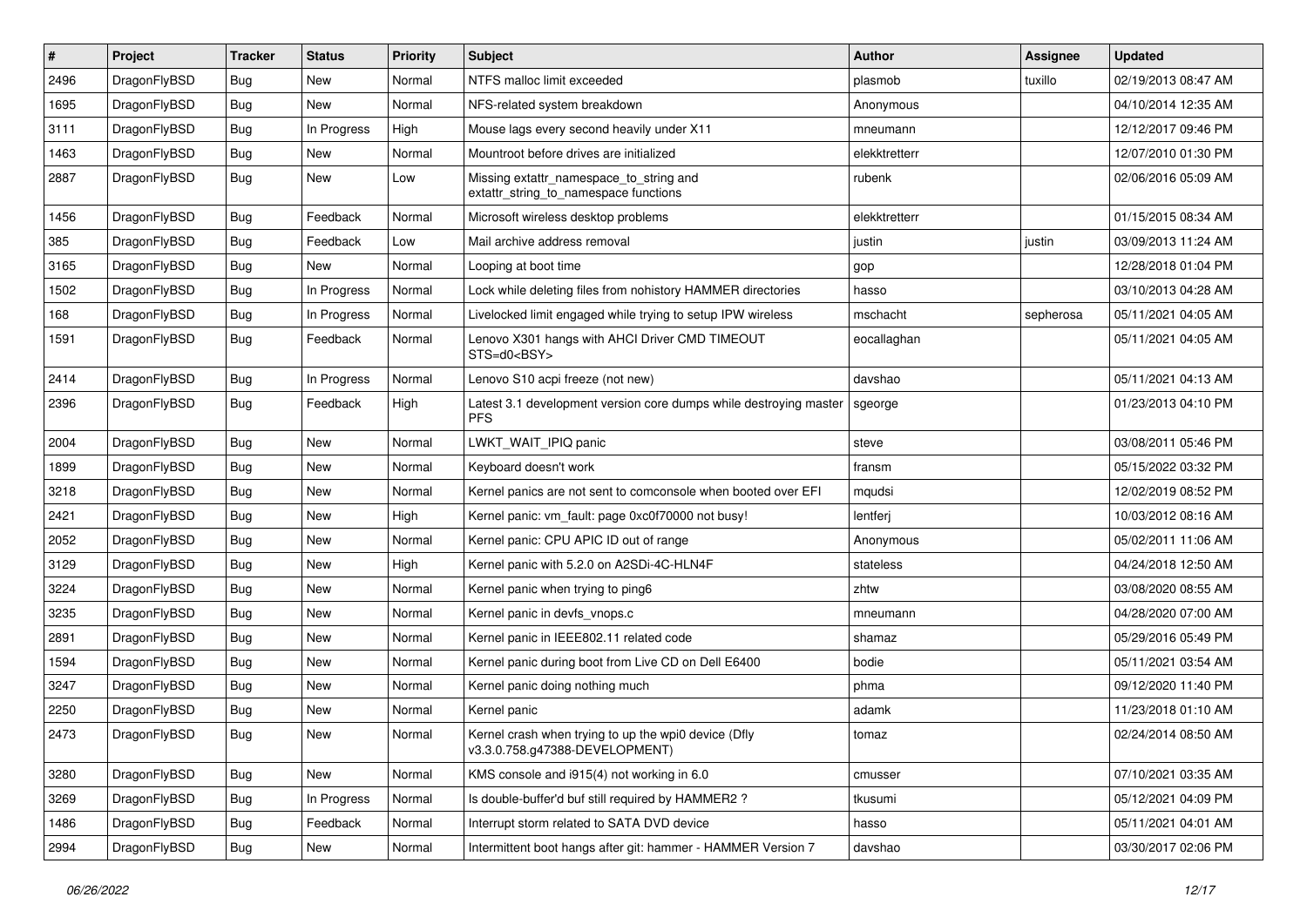| $\sharp$ | Project      | <b>Tracker</b> | <b>Status</b> | <b>Priority</b> | Subject                                                                                                                                                     | <b>Author</b> | Assignee | <b>Updated</b>      |
|----------|--------------|----------------|---------------|-----------------|-------------------------------------------------------------------------------------------------------------------------------------------------------------|---------------|----------|---------------------|
| 3120     | DragonFlyBSD | Bug            | <b>New</b>    | Normal          | Intel AC 8260 firmware does not load                                                                                                                        | Vintodrimmer  |          | 08/28/2018 03:30 AM |
| 2859     | DragonFlyBSD | <b>Bug</b>     | New           | Low             | Installer configuration menu always highlights "Select timezone", no<br>matter which step was last completed.                                               | cgag          |          | 12/02/2015 01:54 PM |
| 2858     | DragonFlyBSD | Bug            | <b>New</b>    | Low             | Installer "Local or UTC" question should have "No" selected by<br>default.                                                                                  | cgag          |          | 12/02/2015 01:18 PM |
| 1144     | DragonFlyBSD | Bug            | Feedback      | Normal          | Incorrect clock under KVM                                                                                                                                   | msylvan       |          | 03/09/2013 01:17 PM |
| 1836     | DragonFlyBSD | Bug            | <b>New</b>    | Normal          | Incorrect TCP checksum show up in tcpdump                                                                                                                   | robgar1       |          | 05/15/2022 11:22 AM |
| 2535     | DragonFlyBSD | <b>Bug</b>     | <b>New</b>    | Normal          | Imap processes apparentlt blocked on disk I/O                                                                                                               | ftigeot       |          | 04/02/2013 09:31 AM |
| 1882     | DragonFlyBSD | Bug            | <b>New</b>    | Low             | Idea for handling new USB vendor/device codes                                                                                                               | bmk           |          | 10/20/2010 12:15 PM |
| 1718     | DragonFlyBSD | Bug            | Feedback      | Normal          | IDE disk drive not detected by x86_64 2.6.1 Live CD                                                                                                         | bcox          |          | 11/27/2021 08:25 AM |
| 3215     | DragonFlyBSD | <b>Bug</b>     | <b>New</b>    | Normal          | Hang in tcdrain(3) after write(3)                                                                                                                           | noloader      |          | 11/25/2019 03:08 PM |
| 2738     | DragonFlyBSD | Bug            | <b>New</b>    | Normal          | Hammer: Strange behavior when trying to recover old version of<br>moved file                                                                                | roland        |          | 11/20/2014 08:02 AM |
| 1330     | DragonFlyBSD | Bug            | Feedback      | Normal          | Hammer, usb disk, SYNCHRONIZE CACHE failure                                                                                                                 | josepht       |          | 06/02/2014 04:56 AM |
| 2915     | DragonFlyBSD | Bug            | <b>New</b>    | High            | Hammer mirror-copy problem                                                                                                                                  | t dfbsd       |          | 08/25/2016 05:28 AM |
| 3194     | DragonFlyBSD | Bug            | <b>New</b>    | High            | Hammer kernel crash on mirror-stream of PFS after upgrade<br>(assertion "cursor->flags &<br>HAMMER_CURSOR_ITERATE_CHECK" failed in<br>hammer btree iterate) | Anonymous     |          | 06/29/2019 01:32 PM |
| 1469     | DragonFlyBSD | Bug            | In Progress   | Normal          | Hammer history security concern                                                                                                                             | corecode      | tuxillo  | 05/11/2021 03:52 AM |
| 1907     | DragonFlyBSD | Bug            | <b>New</b>    | Normal          | Hammer crash in hammer_flusher_flush()                                                                                                                      | swildner      |          | 11/11/2010 05:07 AM |
| 2347     | DragonFlyBSD | <b>Bug</b>     | Feedback      | High            | Hammer PFSes destroy does not give back full space allocated to<br><b>PFS</b>                                                                               | sgeorge       |          | 07/19/2012 01:11 AM |
| 2852     | DragonFlyBSD | <b>Bug</b>     | New           | Normal          | Hammer File System - hangs on undo during system boot / mount -<br>will not recover on DragonFlyBSD newer than 3.6.0                                        | abale         |          | 05/11/2021 04:07 AM |
| 2958     | DragonFlyBSD | Bug            | Feedback      | Normal          | Hammer FS dies during pruning after massive write load                                                                                                      | neilb         |          | 10/11/2016 04:20 AM |
| 2803     | DragonFlyBSD | Bug            | <b>New</b>    | Normal          | HAMMER: Warning: UNDO area too small!                                                                                                                       | ftigeot       |          | 03/11/2015 03:42 PM |
| 3246     | DragonFlyBSD | Bug            | <b>New</b>    | Normal          | HAMMER2 unable to handle ENOSPC properly                                                                                                                    | tkusumi       |          | 09/04/2020 11:11 AM |
| 3249     | DragonFlyBSD | Bug            | <b>New</b>    | Normal          | HAMMER2 fsync(2) not working properly                                                                                                                       | tkusumi       |          | 09/21/2020 07:07 AM |
| 2287     | DragonFlyBSD | Bug            | <b>New</b>    | Normal          | HAMMER(ROOT) Illegal UNDO TAIL signature at<br>300000001967c000                                                                                             | y0n3t4n1      |          | 11/07/2018 01:22 AM |
| 2863     | DragonFlyBSD | <b>Bug</b>     | New           | Normal          | HAMMER synch tid is zero                                                                                                                                    | shamaz        |          | 12/12/2015 11:24 PM |
| 2647     | DragonFlyBSD | Bug            | New           | Normal          | HAMMER panic on 3.6.0                                                                                                                                       | tuxillo       |          | 05/11/2021 03:54 AM |
| 1717     | DragonFlyBSD | <b>Bug</b>     | Feedback      | Normal          | HAMMER panic in hammer cursor down()                                                                                                                        | josepht1      |          | 05/11/2021 04:05 AM |
| 2898     | DragonFlyBSD | <b>Bug</b>     | New           | Normal          | HAMMER panic                                                                                                                                                | pavalos       |          | 11/03/2018 07:05 AM |
| 1744     | DragonFlyBSD | <b>Bug</b>     | In Progress   | Normal          | HAMMER fsstress panic in hammer setup child callback                                                                                                        | vsrinivas     |          | 05/11/2021 04:05 AM |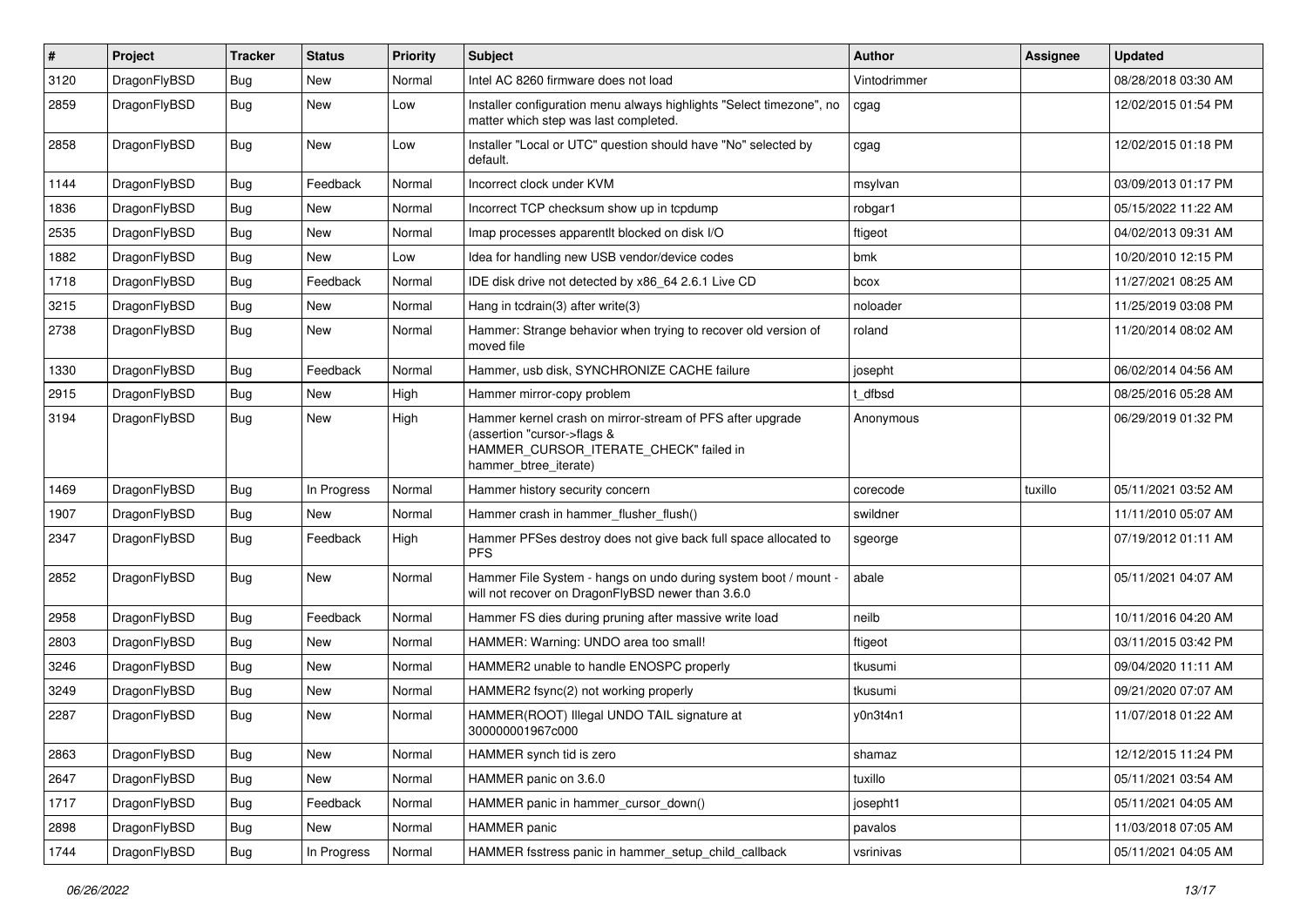| $\vert$ # | Project      | <b>Tracker</b> | <b>Status</b> | <b>Priority</b> | <b>Subject</b>                                                                                            | <b>Author</b> | Assignee | <b>Updated</b>      |
|-----------|--------------|----------------|---------------|-----------------|-----------------------------------------------------------------------------------------------------------|---------------|----------|---------------------|
| 1749      | DragonFlyBSD | Bug            | In Progress   | Normal          | HAMMER fsstress panic in hammer flush inode core<br>'ip->flush_state != HAMMER_FST_FLUSH'                 | vsrinivas     |          | 05/11/2021 04:06 AM |
| 3047      | DragonFlyBSD | Bug            | New           | Normal          | <b>HAMMER</b> critical write error                                                                        | samuel        |          | 06/19/2019 09:50 AM |
| 1831      | DragonFlyBSD | <b>Bug</b>     | Feedback      | High            | HAMMER "malloc limit exceeded" panic                                                                      | eocallaghan   | dillon   | 06/04/2022 04:38 AM |
| 3205      | DragonFlyBSD | <b>Bug</b>     | Feedback      | High            | Go compiler net test failing                                                                              | t dfbsd       | tuxillo  | 05/10/2021 02:45 AM |
| 3301      | DragonFlyBSD | <b>Bug</b>     | <b>New</b>    | Normal          | Gkrellm from the packages is not showing logged in users in main<br>window, logged in users always $== 0$ | adrian        |          | 01/08/2022 04:24 AM |
| 2674      | DragonFlyBSD | <b>Bug</b>     | New           | Normal          | <b>GPT Support</b>                                                                                        | ftigeot       |          | 12/28/2015 02:54 PM |
| 1947      | DragonFlyBSD | <b>Bug</b>     | <b>New</b>    | Low             | GA-880GM-UD2H (rev. 1.3) AHCI fails to detect disks at the end of<br>the RAID controller                  | eocallaghan   |          | 11/27/2021 08:46 AM |
| 1877      | DragonFlyBSD | <b>Bug</b>     | New           | Normal          | Freeze during 1st hammer cleanup after new install                                                        | elekktretterr |          | 05/15/2022 11:43 AM |
| 2638      | DragonFlyBSD | <b>Bug</b>     | Feedback      | High            | Fix machdep.pmap mmu optimize                                                                             | tuxillo       |          | 05/11/2021 04:07 AM |
| 3266      | DragonFlyBSD | <b>Bug</b>     | New           | High            | Filesystems broken due to "KKASSERT(count &<br>TOK COUNTMASK);"                                           | tkusumi       |          | 03/15/2021 01:21 PM |
| 2072      | DragonFlyBSD | Bug            | <b>New</b>    | Normal          | Fatal trap 12: stopped at lwkt send ipig3                                                                 | rumcic        |          | 05/17/2011 04:12 AM |
| 2799      | DragonFlyBSD | <b>Bug</b>     | <b>New</b>    | Normal          | Fatal trap 12 caused by moused(8) -p/dev/cual0                                                            | opvalues      |          | 03/04/2015 11:01 PM |
| 979       | DragonFlyBSD | <b>Bug</b>     | Feedback      | Normal          | Failure-prone USB mass storage (SB600? msdosfs? CAM?)                                                     | floid         |          | 01/15/2015 08:38 AM |
| 1669      | DragonFlyBSD | <b>Bug</b>     | In Progress   | Normal          | Drive wont open using button                                                                              | elekktretterr |          | 02/29/2012 12:05 PM |
| 3299      | DragonFlyBSD | <b>Bug</b>     | In Progress   | Normal          | DragonFlyBSD reports utterly wrong uptime (most of the time, right<br>after booting in)                   | adrian        |          | 11/11/2021 01:43 PM |
| 3124      | DragonFlyBSD | <b>Bug</b>     | <b>New</b>    | High            | DragonFlyBSD 5.0.2 with Hammer2 with UEFI install doesn't boot                                            | wiesl         |          | 06/18/2019 05:07 AM |
| 2556      | DragonFlyBSD | Bug            | Feedback      | Normal          | DragonFly v3.5.0.81.gd3479 - Process signal weirdness                                                     | tuxillo       |          | 12/17/2013 03:48 PM |
| 3197      | DragonFlyBSD | <b>Bug</b>     | <b>New</b>    | Normal          | DragonFly upgrades                                                                                        | tse           |          | 04/18/2020 04:18 PM |
| 2619      | DragonFlyBSD | <b>Bug</b>     | New           | Normal          | DragonFly 3.6 can't be installed on a 6TB volume                                                          | ftigeot       |          | 02/23/2014 11:55 PM |
| 2595      | DragonFlyBSD | <b>Bug</b>     | New           | Normal          | DragonFly 3.4.3 crashes on SUN Blade X6250 with Qlogic ISP 2432<br>FC card                                | Turvamies     |          | 10/07/2013 11:53 AM |
| 2585      | DragonFlyBSD | <b>Bug</b>     | New           | Normal          | Dfly 3.4.3 on ESXi 5.1, HP Smart Array P410 passthrough<br>recognised, but not functioning                | yggdrasil     | swildner | 05/09/2022 08:14 AM |
| 2499      | DragonFlyBSD | <b>Bug</b>     | In Progress   | Urgent          | DRAGONFLY_3_2 lockd not responding correctly                                                              | Nerzhul       |          | 01/22/2013 12:47 PM |
| 2495      | DragonFlyBSD | <b>Bug</b>     | <b>New</b>    | High            | DFBSD v3.3.0.960.g553fe7 - ocnt != 0" failed in<br>prop_object_release                                    | tuxillo       |          | 05/31/2022 04:08 PM |
| 2498      | DragonFlyBSD | <b>Bug</b>     | New           | Normal          | DFBSD v3.2.2-RELEASE - LIST FIRST(&bp->b dep) == NULL"<br>failed in vfs_vmio_release                      | tuxillo       |          | 05/31/2022 04:09 PM |
| 2351      | DragonFlyBSD | Bug            | In Progress   | Normal          | DFBSD v3.1.0.579.g44ccf - Stuck during startup, random freezes                                            | tuxillo       |          | 04/24/2012 08:21 AM |
| 2345      | DragonFlyBSD | <b>Bug</b>     | In Progress   | Normal          | DFBSD v3.1.0.457.gd679f - NFS panic on diskless station                                                   | tuxillo       |          | 04/07/2012 05:22 PM |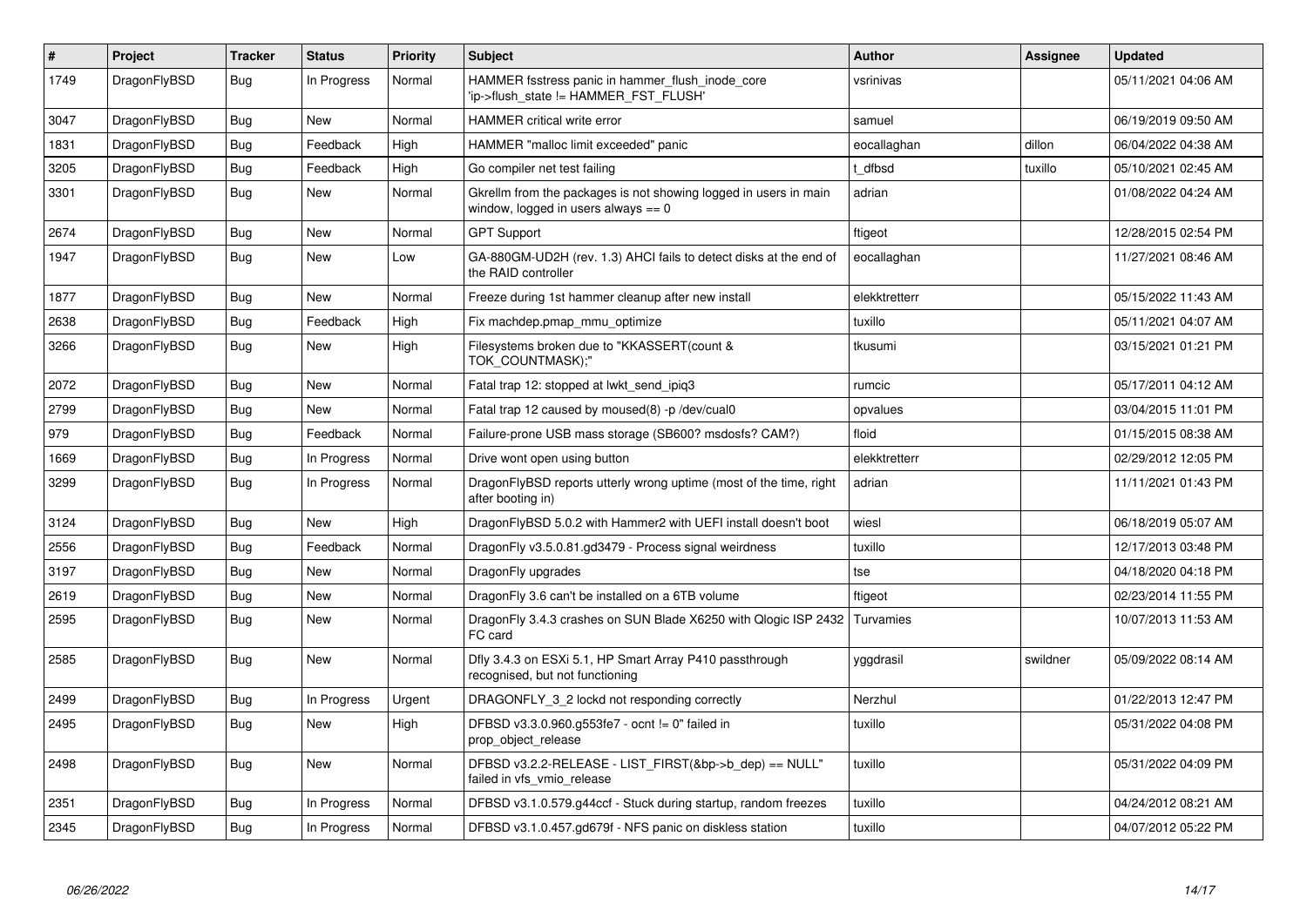| #    | Project      | <b>Tracker</b> | <b>Status</b> | <b>Priority</b> | <b>Subject</b>                                                                                                     | <b>Author</b> | Assignee | <b>Updated</b>      |
|------|--------------|----------------|---------------|-----------------|--------------------------------------------------------------------------------------------------------------------|---------------|----------|---------------------|
| 2358 | DragonFlyBSD | Bug            | In Progress   | Normal          | DFBSD v3.0.2.32.g928ca - panic: hammer: insufficient undo FIFO<br>space!                                           | tuxillo       | tuxillo  | 05/10/2021 02:50 AM |
| 1959 | DragonFlyBSD | Bug            | <b>New</b>    | Normal          | DFBSD v2.9.1.422.gc98f2 - Panic during boot - IPv6 and PF                                                          | tuxillo       |          | 01/13/2011 03:37 AM |
| 2171 | DragonFlyBSD | Bug            | New           | Normal          | DFBSD v2.13.0.151.gdc8442 - panic: assertion "(*ptep &<br>$(PG_MANAGED PG_V)) == PG_V"$                            | tuxillo       |          | 11/04/2011 05:06 PM |
| 2166 | DragonFlyBSD | Bug            | <b>New</b>    | Normal          | DFBSD v2.13.0.109.g05b9d - Strange lockups                                                                         | tuxillo       |          | 10/29/2011 11:20 AM |
| 2129 | DragonFlyBSD | <b>Bug</b>     | New           | Normal          | DFBSD v2.11.0.661.gf9438 i386 - panic: lockmgr thrd sleep                                                          | tuxillo       |          | 09/05/2011 09:49 AM |
| 2084 | DragonFlyBSD | <b>Bug</b>     | New           | Normal          | DFBSD v2.11.0.242.g4d317 - panic: zone: entry not free                                                             | tuxillo       |          | 07/03/2012 01:23 AM |
| 2078 | DragonFlyBSD | <b>Bug</b>     | New           | Normal          | DFBSD i386 v2.11.0.201.g3ed2f - Panic during installworld into a<br>vn0 device                                     | tuxillo       |          | 05/19/2011 07:50 PM |
| 1332 | DragonFlyBSD | Bug            | Feedback      | Normal          | DFBSD 2.2 - Booting usbcdrom/usbsticks on thinkpad hangs on<br>"BTX Halted"                                        | tuxillo       |          | 05/11/2021 04:00 AM |
| 2283 | DragonFlyBSD | Bug            | New           | Normal          | DFBSD DragonFly v2.13.0.957.g4f459 - pmap_release: page<br>should already be gone 0xc27120bc                       | tuxillo       |          | 01/23/2012 03:03 AM |
| 1198 | DragonFlyBSD | Bug            | New           | High            | DDB loops panic in db read bytes                                                                                   | corecode      | tuxillo  | 05/11/2021 03:51 AM |
| 3208 | DragonFlyBSD | Bug            | <b>New</b>    | Normal          | Crash related to nfsd                                                                                              | tse           |          | 06/11/2020 05:52 AM |
| 2444 | DragonFlyBSD | <b>Bug</b>     | <b>New</b>    | Normal          | Crash during Hammer overnight cleanup                                                                              | justin        |          | 11/04/2012 07:58 AM |
| 3281 | DragonFlyBSD | <b>Bug</b>     | <b>New</b>    | Normal          | Crash after leaving unattended for a while                                                                         | bhaible       |          | 07/10/2021 03:32 AM |
| 1916 | DragonFlyBSD | Bug            | New           | Normal          | Constant crashes on x86_64 with UFS                                                                                | lentferj      |          | 11/21/2010 07:40 PM |
| 3152 | DragonFlyBSD | Bug            | Feedback      | Normal          | Console's size in ttyv0 and single user mode is sticking to 80x25,<br>while ttyv1 can make use of the whole screen | overtime      |          | 02/24/2019 01:08 AM |
| 1302 | DragonFlyBSD | <b>Bug</b>     | In Progress   | Normal          | Checkpoint regression?                                                                                             | sjg           | sjg      | 07/10/2013 05:22 PM |
| 2611 | DragonFlyBSD | Bug            | New           | Normal          | Change in IP address results in network not working                                                                | phma          |          | 12/05/2013 07:55 PM |
| 1961 | DragonFlyBSD | <b>Bug</b>     | New           | Normal          | Can't create dump from DDB                                                                                         | shamaz        |          | 01/29/2011 09:02 PM |
| 3313 | DragonFlyBSD | Bug            | New           | Normal          | Can't boot from my live USB at all. The kernel loading process<br>hangs.                                           | rempas        |          | 06/03/2022 12:16 AM |
| 1786 | DragonFlyBSD | <b>Bug</b>     | New           | Normal          | Calling NULL function pointer initiates panic loop                                                                 | sjg           |          | 10/11/2010 05:28 PM |
| 1727 | DragonFlyBSD | <b>Bug</b>     | Feedback      | Normal          | CD boot panic (2.6.1) (usb?)                                                                                       | kiril         |          | 05/15/2022 05:10 AM |
| 1411 | DragonFlyBSD | Bug            | Feedback      | Normal          | Burning doesn't work with ahci(4)                                                                                  | hasso         | dillon   | 05/11/2021 04:00 AM |
| 2210 | DragonFlyBSD | <b>Bug</b>     | New           | Normal          | Bugtracker cannot assign default project for new users                                                             | ahuete.devel  |          | 11/17/2011 11:30 AM |
| 1430 | DragonFlyBSD | <b>Bug</b>     | New           | Normal          | Buggy w(1)?                                                                                                        | hasso         | alexh    | 11/24/2010 08:09 AM |
| 2870 | DragonFlyBSD | <b>Bug</b>     | New           | High            | Broken text and icons when glamor acceleration is used                                                             | 375gnu        | ftigeot  | 01/31/2016 12:13 AM |
| 3314 | DragonFlyBSD | Bug            | New           | Normal          | Bring virtio_console(4) from FreeBSD                                                                               | tuxillo       | tuxillo  | 05/29/2022 08:24 AM |
| 2630 | DragonFlyBSD | <b>Bug</b>     | New           | Normal          | Bring in latest iconv fixes from FreeBSD10 as well as csmapper<br>updates                                          | tuxillo       |          | 05/11/2021 03:54 AM |
| 3113 | DragonFlyBSD | Bug            | In Progress   | Urgent          | Booting vKernel fails due being out of swap space                                                                  | tcullen       |          | 05/11/2021 04:14 AM |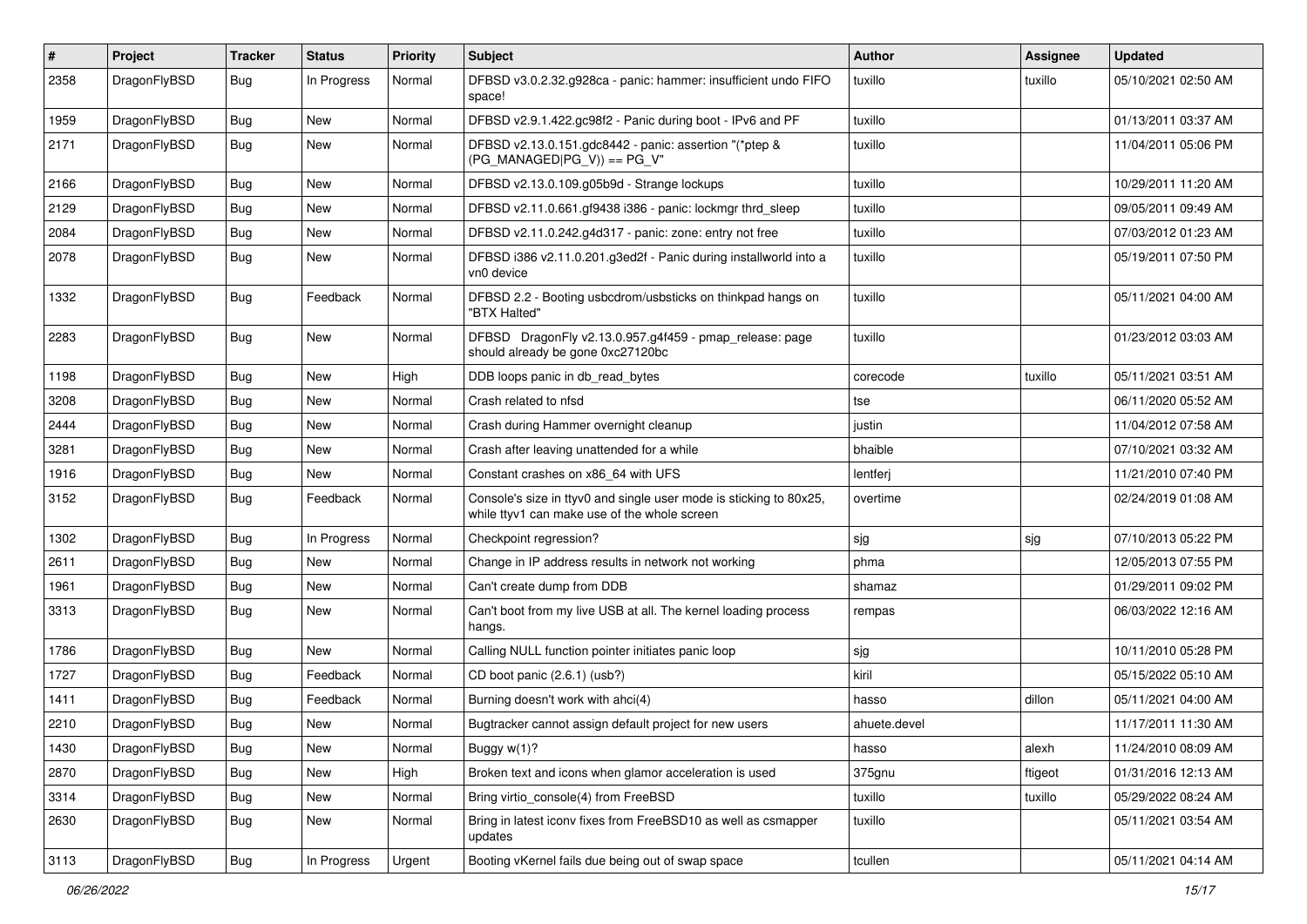| $\vert$ # | Project      | <b>Tracker</b> | <b>Status</b> | <b>Priority</b> | Subject                                                                                          | <b>Author</b>      | <b>Assignee</b> | <b>Updated</b>      |
|-----------|--------------|----------------|---------------|-----------------|--------------------------------------------------------------------------------------------------|--------------------|-----------------|---------------------|
| 2434      | DragonFlyBSD | <b>Bug</b>     | New           | Normal          | BTX Halted - Boot fails on USB/GUI                                                               | lucmv              |                 | 10/17/2012 08:12 PM |
| 1148      | DragonFlyBSD | <b>Bug</b>     | In Progress   | Low             | BCM4311 wireless network adapter detected but not functional                                     | archimedes.gaviola |                 | 05/11/2021 04:00 AM |
| 1975      | DragonFlyBSD | <b>Bug</b>     | New           | Normal          | Applications seg fault in select() and poll()                                                    | rumcic             |                 | 05/31/2022 02:58 PM |
| 2430      | DragonFlyBSD | <b>Bug</b>     | New           | Normal          | Alternate Password Hash method                                                                   | robin.carey1       |                 | 10/07/2012 06:28 AM |
| 3189      | DragonFlyBSD | Bug            | New           | Normal          | Allow DragonFly Mail Agent to accept an alternate config via<br>command line switch              | iang               |                 | 08/16/2021 12:42 AM |
| 2423      | DragonFlyBSD | Bug            | <b>New</b>    | Urgent          | After multiple panics/locks, hitting KKASSERT in<br>hammer init cursor                           | rumcic             |                 | 09/18/2012 02:28 AM |
| 2636      | DragonFlyBSD | <b>Bug</b>     | Feedback      | Low             | Add -x flag to iostat (a la solaris)                                                             | tuxillo            |                 | 05/11/2021 04:07 AM |
| 3295      | DragonFlyBSD | <b>Bug</b>     | In Progress   | Normal          | Adapt devel/libvirt for nvmm                                                                     | tuxillo            | tuxillo         | 11/03/2021 04:56 PM |
| 1592      | DragonFlyBSD | Bug            | Feedback      | Normal          | AcpiOSUnmapMemory: Warning, deallocation did not track<br>allocation.                            | eocallaghan        |                 | 06/02/2014 07:45 AM |
| 1923      | DragonFlyBSD | <b>Bug</b>     | <b>New</b>    | Normal          | Abysmal NFS performance with IPv6                                                                | ftigeot            |                 | 12/05/2010 09:34 PM |
| 2568      | DragonFlyBSD | <b>Bug</b>     | New           | Normal          | AHCI panic                                                                                       | josepht            |                 | 06/07/2013 05:52 PM |
| 1181      | DragonFlyBSD | <b>Bug</b>     | In Progress   | Normal          | ACX111 panic                                                                                     | elekktretterr      |                 | 05/11/2021 04:00 AM |
| 3107      | DragonFlyBSD | <b>Bug</b>     | New           | Low             | ACPI interrupt storm when loading i915 on Lenovo T460                                            | oyvinht            |                 | 07/15/2020 07:01 AM |
| 2117      | DragonFlyBSD | Bug            | New           | High            | ACPI and/or bce(4) problem with 2.11.0.673.g0d557 on HP DL380<br>G6                              | pauska             |                 | 08/22/2011 10:15 AM |
| 2816      | DragonFlyBSD | <b>Bug</b>     | New           | Normal          | A multitasking process being debugged can get stuck                                              | phma               |                 | 05/19/2015 03:57 AM |
| 2138      | DragonFlyBSD | <b>Bug</b>     | New           | Normal          | > 100% CPU usage                                                                                 | robin.carey1       |                 | 09/26/2011 12:20 PM |
| 2688      | DragonFlyBSD | <b>Bug</b>     | New           | Normal          | 67613368bdda7 Fix wrong checks for U4B presence Asrock Z77M<br>difficulty detecting USB keyboard | davshao            |                 | 06/28/2014 07:08 PM |
| 2825      | DragonFlyBSD | Bug            | New           | High            | 3x dhclient = hanging system (objcache exhausted)                                                | jaccovonb          | sepherosa       | 05/11/2021 03:55 AM |
| 2644      | DragonFlyBSD | <b>Bug</b>     | Feedback      | Normal          | 3.6.0-REL trap 9 on boot                                                                         | memmerto           |                 | 11/27/2021 08:08 AM |
| 1293      | DragonFlyBSD | <b>Bug</b>     | New           | Normal          | 2.2.1-REL Installer Request                                                                      | mk                 | tuxillo         | 05/11/2021 04:00 AM |
| 2107      | DragonFlyBSD | <b>Bug</b>     | <b>New</b>    | Normal          | 2.10.1 sata dvd drive issue                                                                      | ausppc             |                 | 07/31/2011 08:41 PM |
| 2652      | DragonFlyBSD | Bug            | New           | Normal          | 189a0ff3761b47  ix: Implement MSI-X support locks up Lenovo<br>S10 Intel Atom n270               | davshao            |                 | 05/14/2014 01:55 AM |
| 599       | DragonFlyBSD | <b>Bug</b>     | <b>New</b>    | Urgent          | 1.9.0 reproducable panic                                                                         | pavalos            |                 | 12/22/2010 01:08 AM |
| 570       | DragonFlyBSD | Bug            | Feedback      | Normal          | 1.8.x: ACPI problems                                                                             | qhwt+dfly          |                 | 06/02/2014 03:45 AM |
| 604       | DragonFlyBSD | Bug            | In Progress   | Normal          | 1.8.1-RELEASE - clock runs fast on mainboard ASUS P5A-B                                          | yeti               |                 | 05/11/2021 03:55 AM |
| 2835      | DragonFlyBSD | Bug            | New           | Normal          | /usr/include/c++/5.0/bits/c++locale.h likes<br>POSIX_C_SOURCE>=200809                            | davshao            |                 | 11/18/2015 03:40 AM |
| 600       | DragonFlyBSD | <b>Bug</b>     | New           | Low             | /sys/libkern/karc4random                                                                         | robin carey5       | profmakx        | 01/19/2015 03:07 AM |
| 1990      | DragonFlyBSD | <b>Bug</b>     | New           | Normal          | /mnt too large to mount                                                                          | peur.neu           |                 | 02/16/2011 11:24 PM |